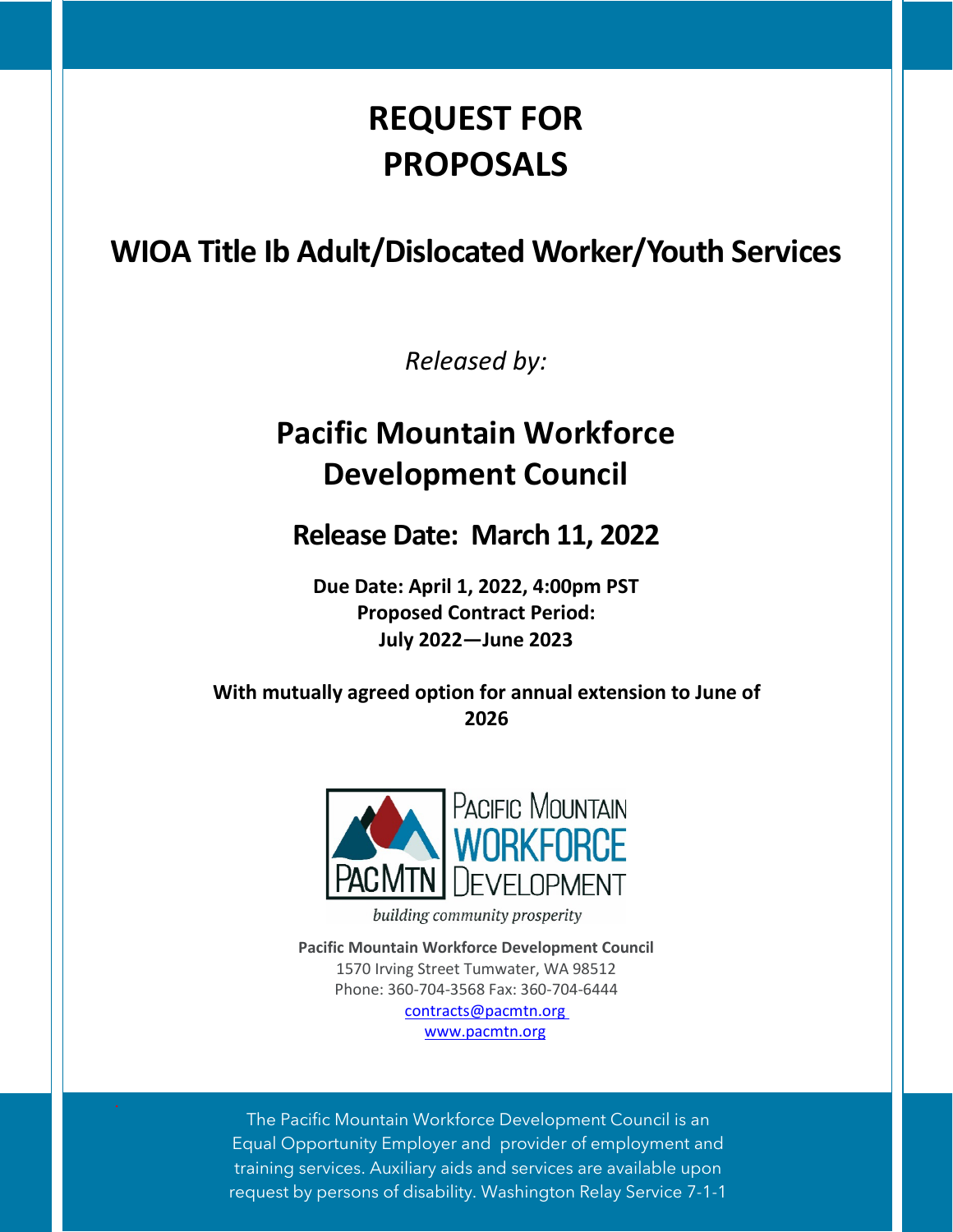# **Table of Contents**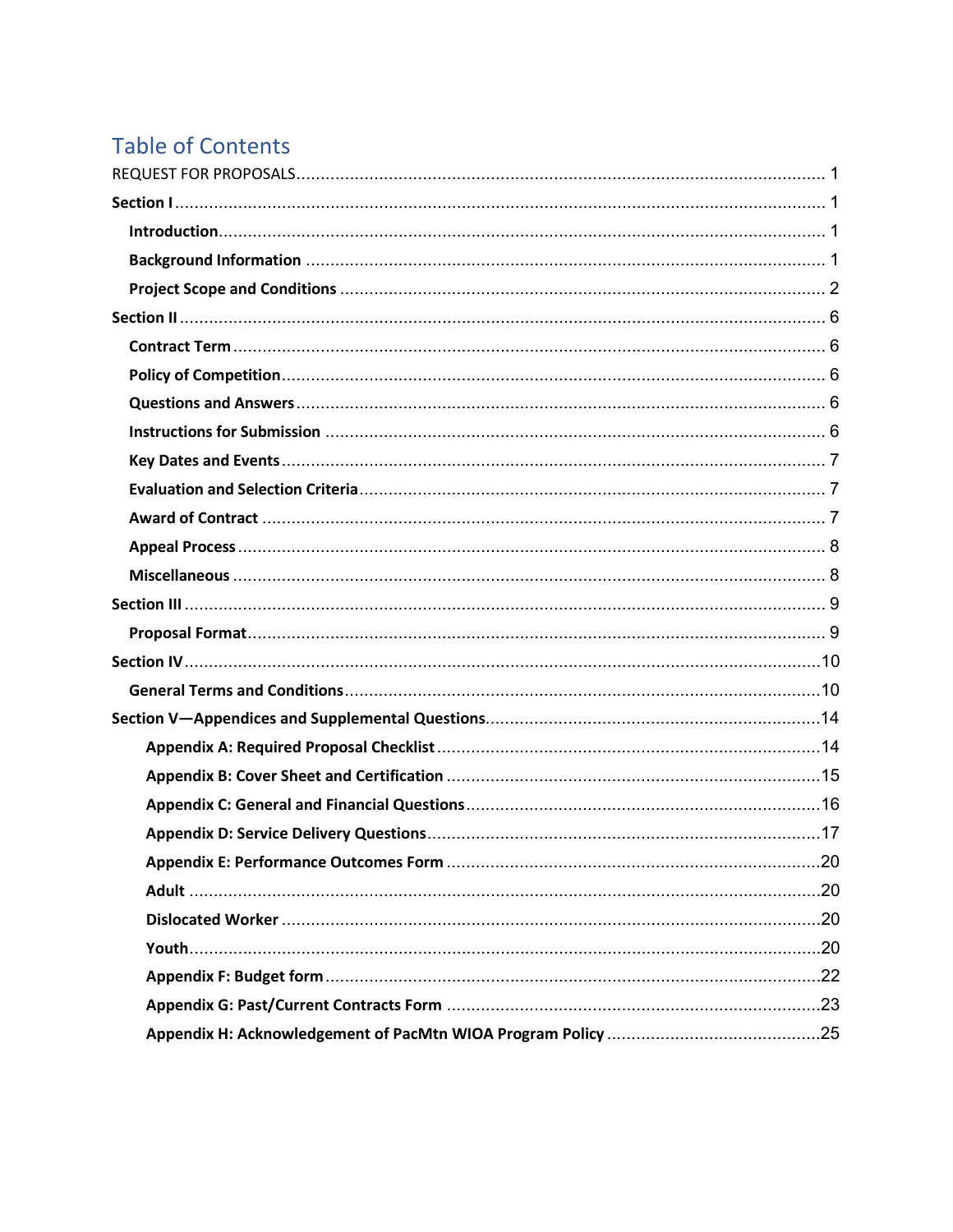# <span id="page-2-0"></span>**Section I**

# <span id="page-2-1"></span>**Introduction**

The Pacific Mountain Workforce Development Council (PacMtn) is requesting proposals from qualified professional vendors to deliver services to:

- **Adult and Dislocated Workers** who are unemployed, under-employed, or in need of training and career services
- **Youth** ages 16-24 who are both in-school and out-of-school who need assistance launching on a pathway to economic prosperity and stability

# <span id="page-2-2"></span>**Background Information**

PacMtn is a Washington State 501 (c) (3) nonprofit corporation responsible for the administration and finances of the federal Workforce Innovation and Opportunities Act programs. PacMtn operates within Grays Harbor, Lewis, Mason, Pacific, and Thurston counties. The administrative offices are located at Thurston County WorkSource, located at 1570 Irving St SW, Tumwater, WA 98512. Additional information about PacMtn is available on our website at [https://pacmtn.org/about/.](https://pacmtn.org/about/)

On July 22, 2014 President Barack Obama signed the Workforce Innovation and Opportunity Act (WIOA), which is designed to improve and streamline access to federally funded employment, education, training, and career services. WIOA supersedes the Workforce Investment Act (WIA) of 1998 and amends the Adult Education and Family Literacy Act, the Wagner-Peyser Act, and the Rehabilitation Act of 1973. It took effect on July 1, 2015. WIOA funds are allocated by Congress on a program year basis, running from July 1 through June 30 of the following year.

WIOA requires that the way workforce development services are delivered be changed in fundamental ways and demands transitions in federal, state and local rules and ways of doing business. The changes emphasize system-building and universal services at the State and local levels. This revitalized workforce system is characterized by three critical hallmarks of excellence:

- Ensuring that workforce solutions are driven by the needs of workers and employers;
- Requiring that One-Stop Career Centers (locally referred to as WorkSource Centers) provide excellent, integrated customer service to both job seekers and employers, committing to continuous improvement driven by customer voice; and
- Maintaining an understanding of the workforce system as a critical component of creating strong regional economies, and that it plays an active role in community development.

As stated by Washington State Governor Jay Inslee, "At the heart of it, the Workforce Innovation and Opportunity Act presents tremendous opportunity to ensure that every resident of our state has the chance to earn a living wage and pursue a career, and that every employer has the skilled workers it needs to grow and prosper in our state."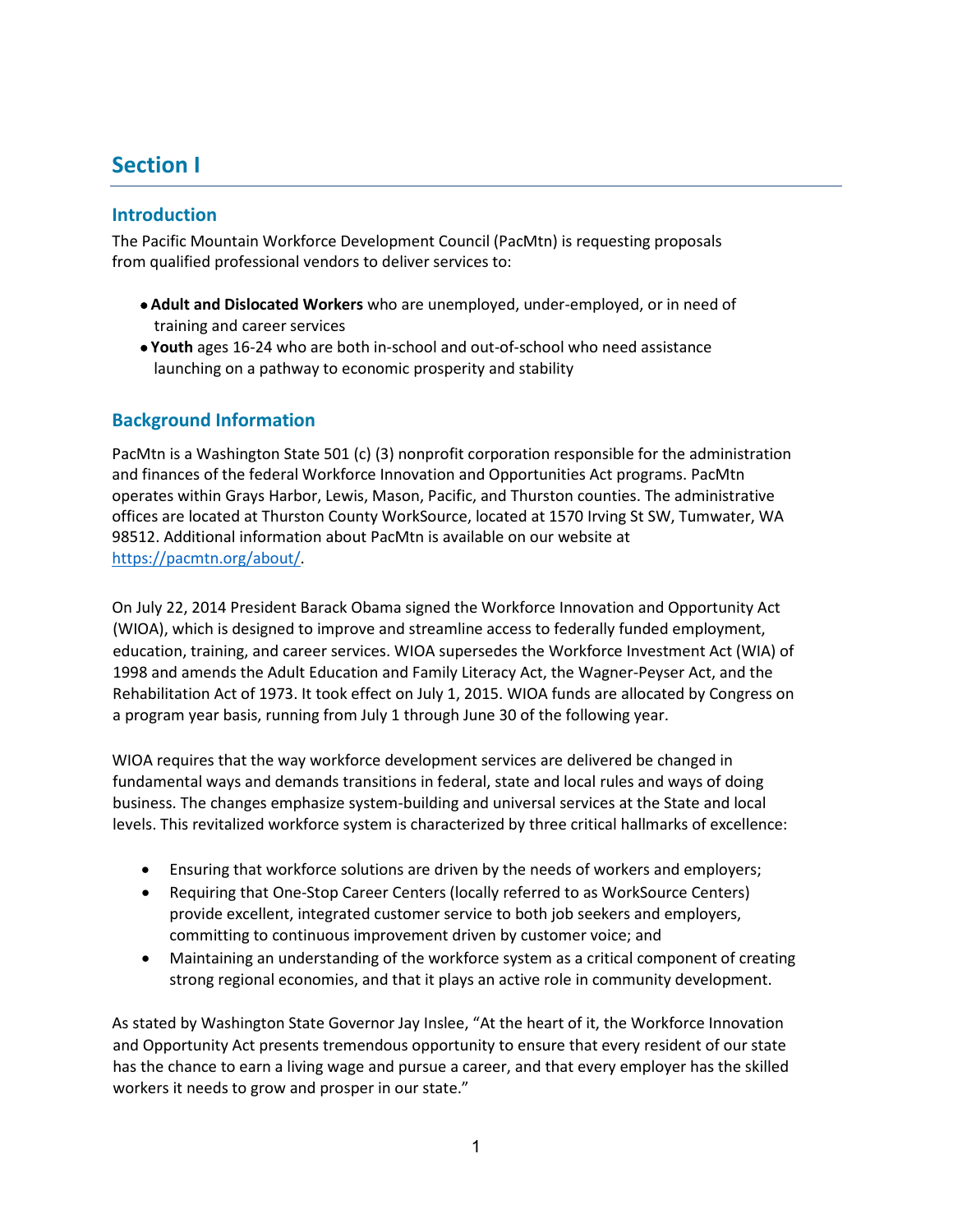Provision of services specified in this RFP requires substantive knowledge and understanding of WIOA law and all applicable regulations and state policies, procedures and directives related to WIOA. Successful respondents to this RFP must also be flexible and willing to respond and adapt to new directions as they occur, as these policies and regulations are constantly evolving. For more information on WIOA, its implementing regulations and any other information of interest, please visit [http://www.doleta.gov/wioa/.](http://www.doleta.gov/wioa/)

# <span id="page-3-0"></span>**Project Scope and Conditions**

In attaining the overarching goals of implementing WIOA services, there are specific areas to which attention must be given based on PacMtn local goals and best practices. Responses to this RFP should address how the respondent intends to achieve or participate in the following areas in anadaptive and creative manner. The successful respondent(s) will work with PacMtn WDC and other partnersto achieve the following:

#### **A. Region-Wide Service**

PacMtn represents five counties within its region, and it is critical that WIOA contracted subrecipients ensure equitable investment of time and resources allotted under WIOA contracts to each of the five counties respectively. This must include development of partnerships and engagement with communities in each county, and also requires participation at each PacMtn region WorkSource office. PacMtn WDC has established WorkSource offices in the followinglocations:

- Grays Harbor WorkSource Affiliate Site Aberdeen, Washington
- Lewis County WorkSource Affiliate Site Chehalis, Washington
- Mason County WorkSource Affiliate Site– Shelton, Washington
- Thurston County WorkSource Center Tumwater, Washington

In addition to WorkSource offices, PacMtn has also established many WorkSource Connection Sites. Connection sites provide devices and internet access capable of utilizing [www.worksourcewa.com,](http://www.worksourcewa.com/) videoconferencing, online training videos and programs, etc.. Connection sites are also opportunities for more community integration and access to services in the more rural areas of the PacMtn region. PacMtn region WorkSource Connection sites are:

- Timberland Regional Library Network—27 locations in the PacMtn Region
- South Bend Branch Community Services Office (DSHS)—South Bend, Washington

#### **B. Integrated Services**

The One-Stop Career System is designed to focus on integrated service delivery. Contracted subrecipient staff must be capable of providing flexible and accessible services driven by customer need rather than eligibility. This integration might include a mix of basic and intensive career services, and often calls for co-enrollment across multiple programs, leveraged budgets to provide adequate support, training, and work-based learning services to meet employment pathway outcomes. The expectation for integrated service delivery is that, regardless of record-keeping and technical components of eligibility and program enrollment(s), the customer-facing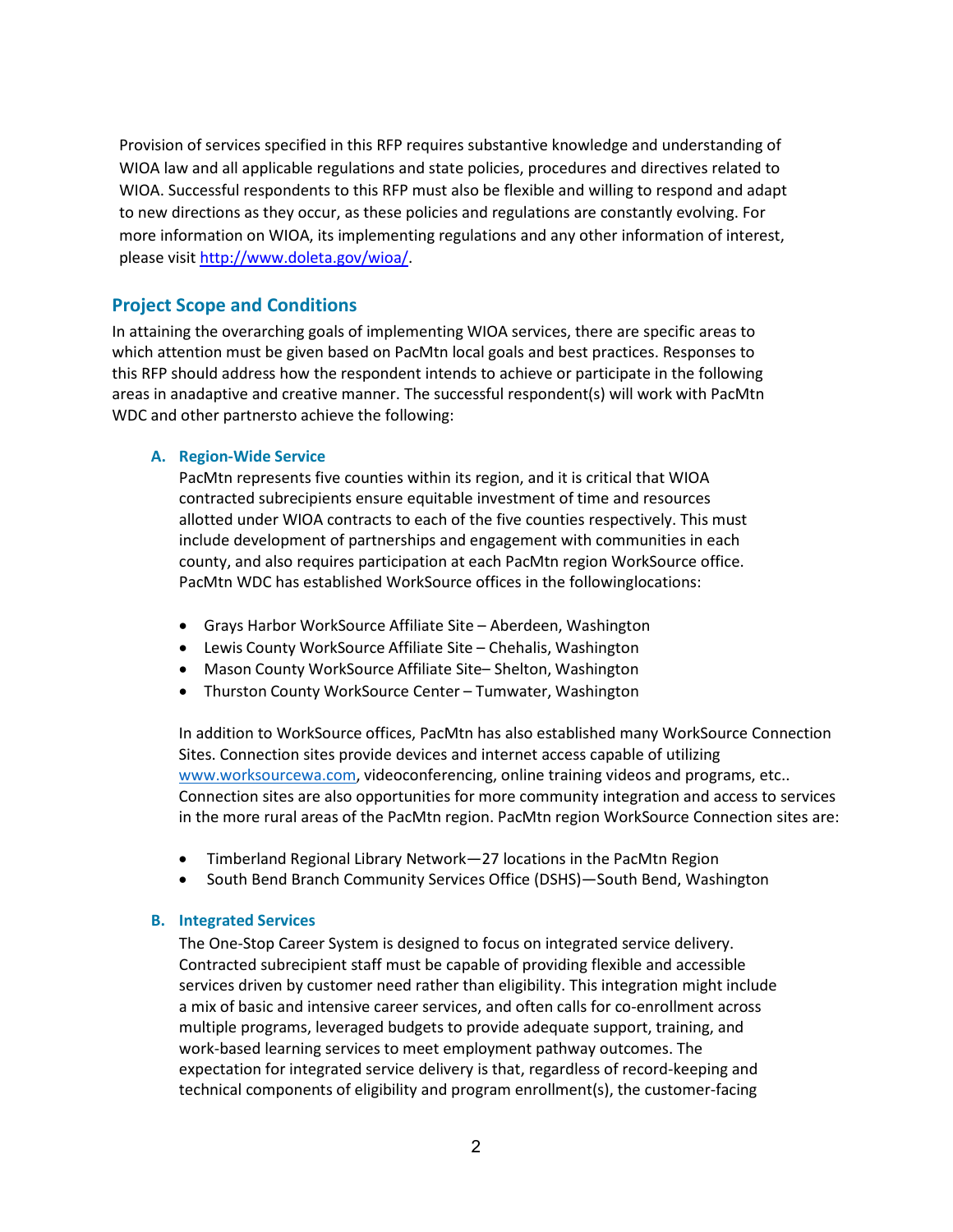result is seamless, accessible, relevant, and individualized career services. Additional considerations regarding integrated service delivery include:

- **Support of Functional Teams**—Staff employed by various partners are organized into functional teams based on their system roles, interests, and knowledge rather than by employer. Using this functional design for services reduces unnecessary steps to provide services and creates a warm and meaningful customer interaction.
- **Common Outcomes**—Every One-Stop Career Center partner is held accountable to shared, common outcomes, meaning they are all working toward the same goals and outcomes for system customers. These common measures are used to evaluate system-wide performance, to which every partner is accountable as described in WIOA law.
- **Voice of the Customer**—All WorkSource partners and staff will be engaged in gathering and usingcustomer input (job seeker and employer) to continuously improve services.

#### **C. Alignment of Priority Industry Sectors and Career Pathways**

PacMtn has prioritized certain industry sectors as the focus of service strategies under 2022-2023 contracts. Healthcare, social services, technology support services, media, utilities, business administration, professional services, retail, food preparation, restaurant services, and construction are forecasted to be the region's fastest-growing industries over the next decade. These industries were identified in the 2022 PacMtn Industry Cluster Study and have been validated by regional sector engagement and labor market analysis.

The contracted subrecipient selected through this RFP will coordinate with PacMtn staff and regional partners to serve businesses in identified pathways and provide opportunities for job-seekers to enter and advance in high-quality jobs and careers in these pathways. The contracted subrecipient will connect and align services with regional, employer-driven partnerships of industry, education and training, and other stakeholders that focus on the workforce needs of key industries in a regional labor market.

Career Pathways aligned with Industry Sectors of focus include:

- Construction Laborers/Management
- Utility & Highway Maintenance Worker
- Frontline & Administrative Healthcare Support
- Social Services and Elder Care
- Business
- Admin and Office Support
- Retail & Customer Service
- Food Preparation & Restaurant Services

Bidders will describe collaborative and innovative approaches to aligning with sector and career pathways partnerships, leveraging resources, and strengthening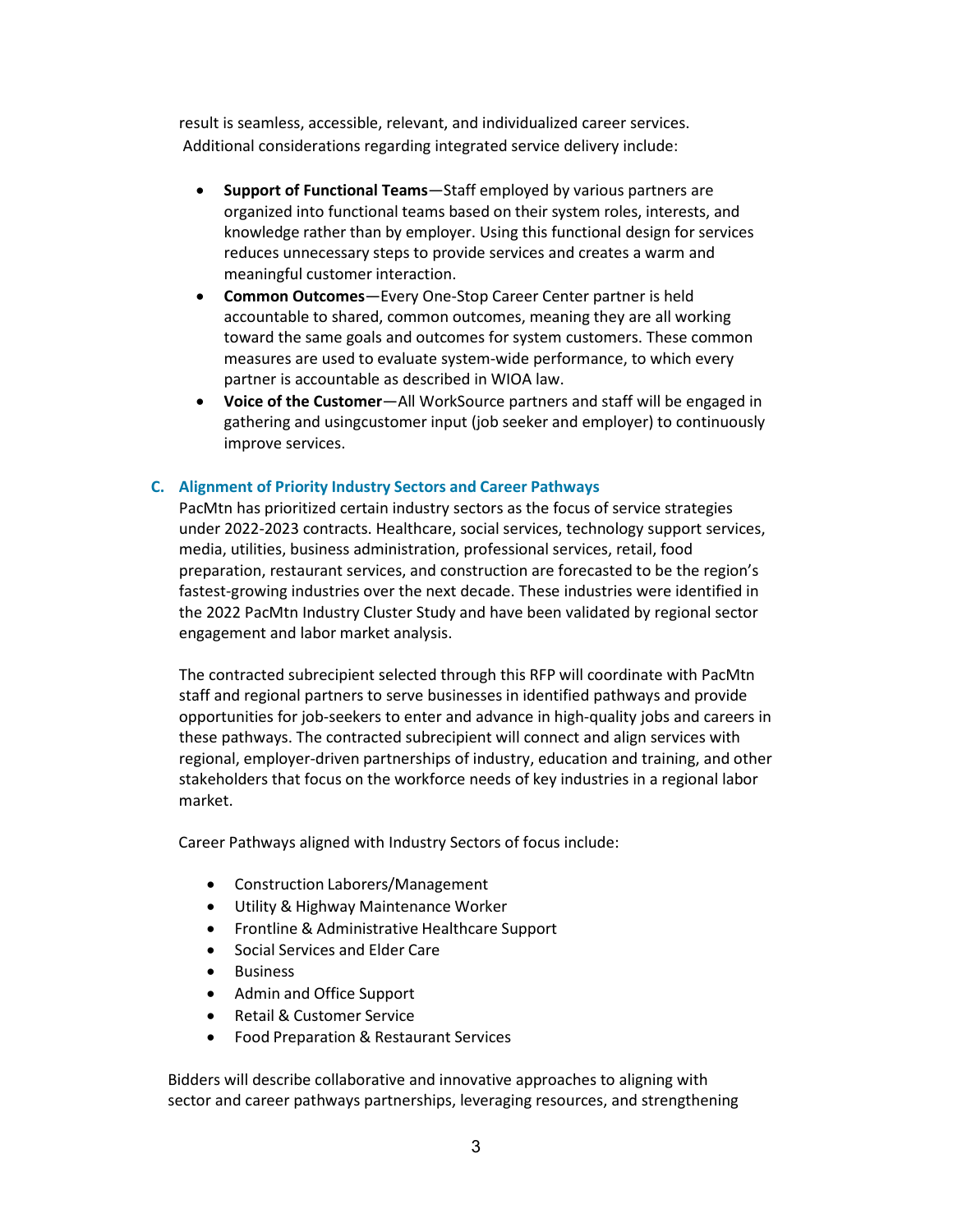career pathways in PacMtn priority pathways, such as:

- Ensuring that students and job-seekers can obtain and make use of career pathway information
- Participate in sector-focused events
- Identifying, designing, and planning individual and/or cohort-based training that build in-demand skills and competencies and helps individuals progress along career pathways
- Using data to inform and improve programming

Training services shall be directly linked to occupations that are in demand in the PacMtn region. To the greatest extent possible, training should be linked to a career pathway in high-growth sectors that have entry-level and mid-level occupations leading to self-sufficiency.

For further detailed information on Industry Sectors and how they serve and play a role in our regionaleconomy and employment, refer to: [https://pacmtn.org/local](https://pacmtn.org/local-economy/sectors/)[economy/sectors/](https://pacmtn.org/local-economy/sectors/)

#### **D. Technology and Accessibility**

The use of technology to increase accessibility of One-Stop Career Centers and services is an essential part of service delivery under all PacMtn WIOA contracts. This priority speaks to ensuring customers have access to the internet and internet capable devices, and also requires contracted subrecipient staff to be qualified and prepared to provide virtual services as needed to ensure customers region-wide can all benefit from One-Stop Career Centers and services. Utilizing technology allows for seamless, universal, and remote access to education, training, and other workforce development services. While technology cannot fix all barriers to access, problems, in many cases it alleviates staff time and energy to be spent addressing more significant barriers.

PacMtn has grown and maintained a strong partnership with Timberland Regional Library, increasing access to technology by creating WorkSource Connection Sites across the region. This partnership has helped PacMtn reach its long-term goal of increasing access to technology to assure that customers have the full array of services regardless of where they chose to access WorkSource services in the region.

#### **E. Universal Access Across the Workforce System**

PacMtn embraces WIOA as a chance to improve service delivery and remove barriers to access for *all* individuals with barriers to employment, not just those populations covered by the Americans with Disabilities Act. While developing recommendations on accessibility, the Workforce Board engaged stakeholders, staff, and policy experts representing a wide range of the 15 populations designated as "populations with barriers" under WIOA. The populations with significant or multiple barriers to employment should receive priority for services.

Fundamental to PacMtn's vision for the workforce system is the concept of universal accessibility. PacMtn's workforce system must be prepared and able to serve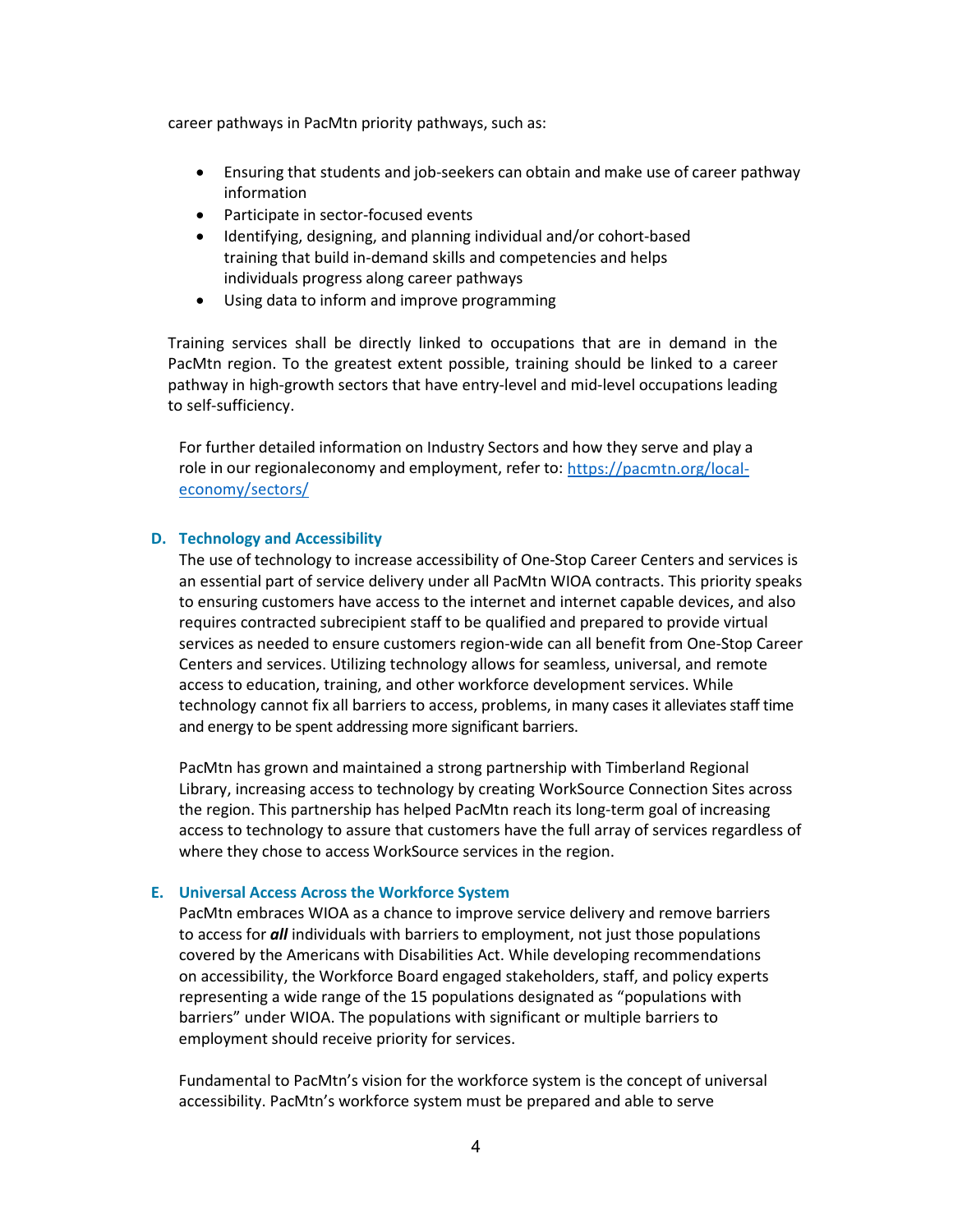jobseekers from all kinds of backgrounds, who face a variety of barriers. Universal accessibility encompasses both physical accessibility of all facilities, as well as programmatic accessibility—considering customers' particular access needs. Integration of service delivery and better coordination among workforce system partners will allow services and delivery approaches to be customized to particular access needs.

### **F. Identified Priority Populations:**

PacMtn places high value on services for the most marginalized individuals who struggle to prepare for,find and maintain employment. Some of these special populations served by the workforce system include, but are not limited to:

- (a) Displaced homemakers (as defined in WIOA sec. 3(16));
- (b) Low-income individuals (as defined in WIOA sec. 3(36));
- (c) Indians, Alaska Natives, and Native Hawaiians (as defined in WIOA sec. 166(b));
- (d) Individuals with disabilities, including youth who are individuals with disabilities (as defined in WIOA sec. 3(25) (includes individuals who are in receipt of Social Security Disability Insurance);
- (e) Older individuals (age 55 and older) (as defined in WIOA sec. 3(39));
- (f) Ex-offenders ("offender" as defined in WIOA sec. 3(38));
- (g) Homeless individuals or homeless children and youths (see Attachment III);
- (h) Youth who are in or have aged out of the foster care system;
- (i) Individuals who are:
	- English language learners (WIOA sec. 203(7));
	- Individuals who have low levels of literacy (an individual is unable to compute or solve programs, or read, write, or speak English at a level necessary to function on the job, or in the individual's family, or in society); and
	- Individuals facing substantial cultural barriers;
- (j) Eligible migrant and seasonal farmworkers (as defined in WIOA sec. 167(i)(1-3);
- (k) Individuals within two years of exhausting lifetime TANF eligibility;\
- (l) Single parents (including single pregnant women);
- (m) Long-term unemployed individuals (unemployed for 27 or more consecutive weeks); and
- (n) Such other groups as the Governor involved determines to have barriers to employment

The PacMtn Priority Populations Committee determined the populations that are Priority for 2021-2023 are:

- Individuals with disabilities, both youth and adults
- Homeless individuals
- Veterans
- Individuals over the age of 45
- English Language Learners (or limited English proficient)
- Broadband/Technology Limited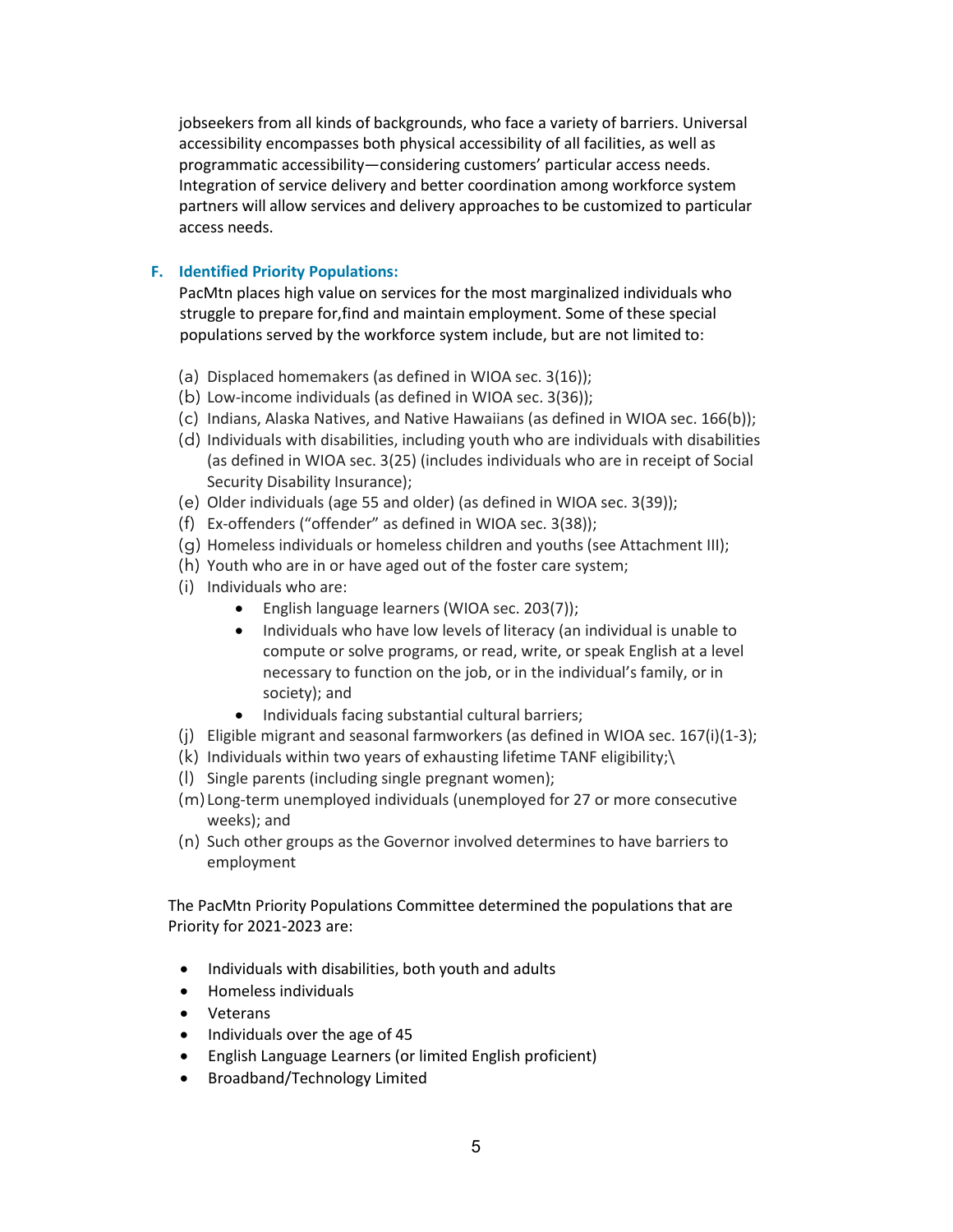# <span id="page-7-0"></span>**Section II**

### <span id="page-7-1"></span>**Contract Term**

One provider will be selected for the full scope of work described in this RFP. The beginning contract date will be on July 1, 2022. The WDC may also elect to award additional one-year contracts pursuant to this RFP for the years beginning July 1, 2023, July 1, 2024, July 1, 2025, and July 1, 2026. Additional annual awards shall be contingent upon successful performance, funding levels and the discretion of PacMtn.

# <span id="page-7-2"></span>**Policy of Competition**

The Pacific Mountain Workforce Development Council conducts all procurement transactions in a manner providing full and open competition. The RFP identifies all evaluation factors and their relative importance. All responses will be honored to the maximum extent practical. Technical, financial and organizational evaluations will be made of all proposals received found to be responsive to the RFP.

The Pacific Mountain Workforce Development Council will fulfill the procurement review responsibilities with complete impartiality and without preferential treatment to any response.

#### <span id="page-7-3"></span>**Questions and Answers**

Questions regarding this RFP can be sent to [contracts@pacmtn.org.](mailto:contracts@pacmtn.org) Please specify this RFP by its title when submitting questions. Questions and the answers will be posted on our website so every Bidder can review. Questions will be accepted through March 28, 2022 at 4:00pm PST.

# <span id="page-7-4"></span>**Instructions for Submission**

Proposals must be submitted by electronic mail by April 1, 2022 at 4:00pm PST. Due to the size of electronic files, use Drop Box to send proposals by using the following link: <https://www.dropbox.com/transfer>

Click the "Upload Files" button; Select the files you would like to upload; Click on "Email" Enter the following email address: [contracts@pacmtn.org](mailto:contracts@pacmtn.org) ; Add a message: "Your Organization Name - WIOA Title Ib RFP" Click "Send Transfer" button Login to your Dropbox account or create a free account Click "Send Transfer" button

Uploads should include all indicated appendices formatted as described in Section III. A Microsoft Word version of blank appendices will be available on the PacMtn website at: <https://pacmtn.org/investments/service-provider-opportunities/>

Bidders may upload all required documents as single pdf files (labeled appropriately) or as a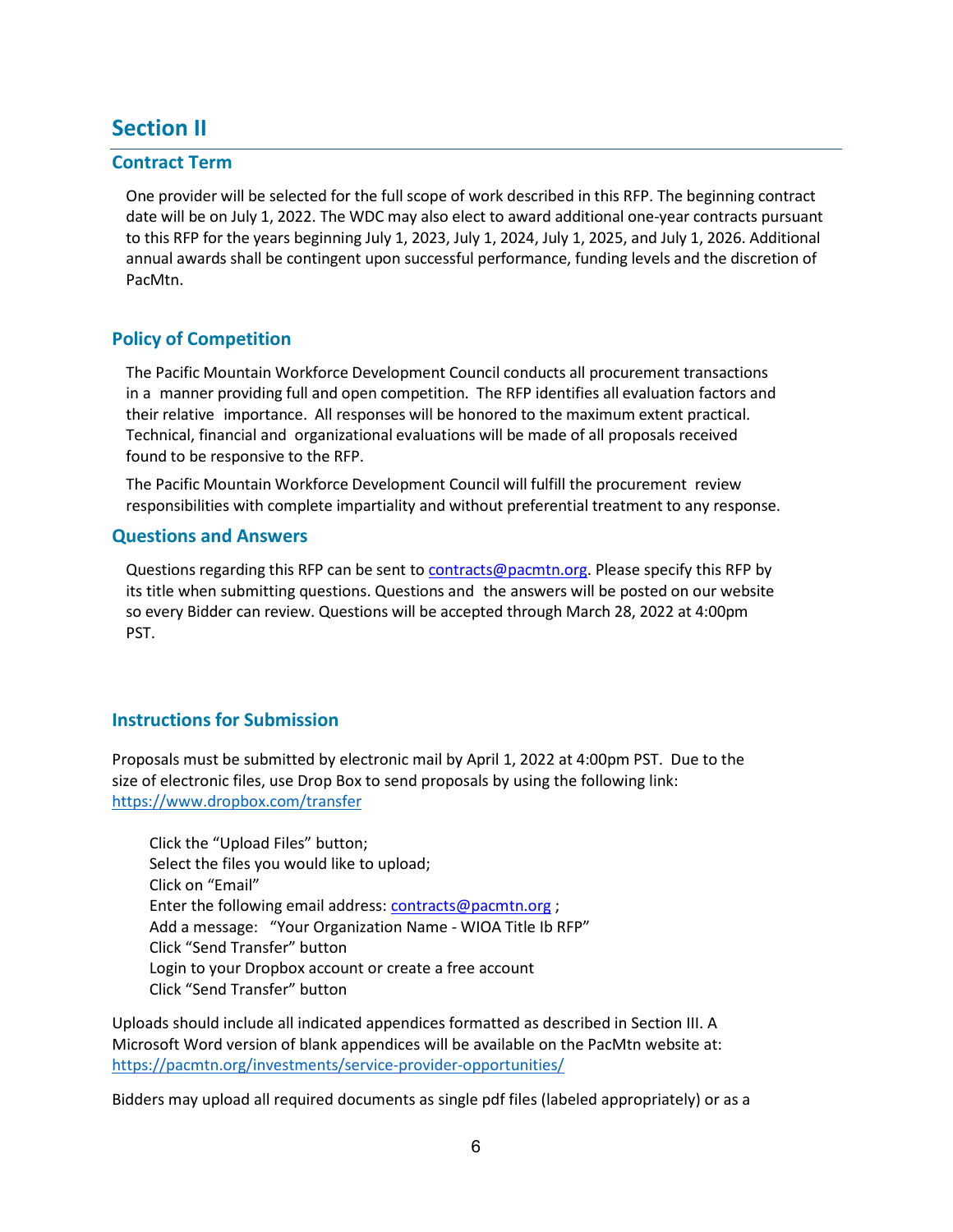single pdf at their own discretion.

Additional attachments are allowed as appendices at bidder's discretion. Additional attachments will not be scored for points, but will be observed by review committee members to illustrate bidders' alignment with PacMtn Mission, Vision, and Values, and the expectations outlined in Section I.

# <span id="page-8-0"></span>**Key Dates and Events**

| Request for Proposals Issued                                                                         | March 11, 2022                     |
|------------------------------------------------------------------------------------------------------|------------------------------------|
| Bidders' Conference-10:00am-11:30am PST                                                              | March 18, 2022                     |
| Deadline for Receipt of Questions, 4:00 PM PST                                                       | March 28, 2022                     |
| Deadline for Receipt of Proposals, 4:00 PM PST                                                       | April 1, 2022                      |
| Formal Review Process of Proposals Begins                                                            | April 4, 2022                      |
| Interviews for Highest Scoring Proposals                                                             | Anticipated April 18-19, 2022      |
| Announcement of Successful Bidder(s)                                                                 | April 22, 2022                     |
| Appeals Window                                                                                       | April 22-28, 2022                  |
| Contract and Budget Negotiations Begin with Successful Bidder<br>*following mandatory appeals period | Anticipated Week of April 25, 2022 |
| <b>Transition Period for Contract Start-up</b>                                                       | May and June, 2022                 |
| <b>Contract Start Date</b>                                                                           | July 1, 2022                       |

# <span id="page-8-1"></span>**Evaluation and Selection Criteria**

Proposals will be evaluated based on the following criteria:

| <b>Technical Proposal</b>       | 50% |
|---------------------------------|-----|
| <b>Financial Accountability</b> | 15% |
| <b>Organizational Capacity</b>  | 35% |

Following evaluation by a PacMtn Staff Review Committee, a PacMtn External Stakeholder Review Committee, and including any interviews, a recommendation will be forwarded to the PacMtn Council

# <span id="page-8-2"></span>**Award of Contract**

Submittal of a successful proposal(s) does not constitute a contract with PacMtn. The contract award will not be final until PacMtn and the successful proposer have executed a mutually satisfactory contractual agreement.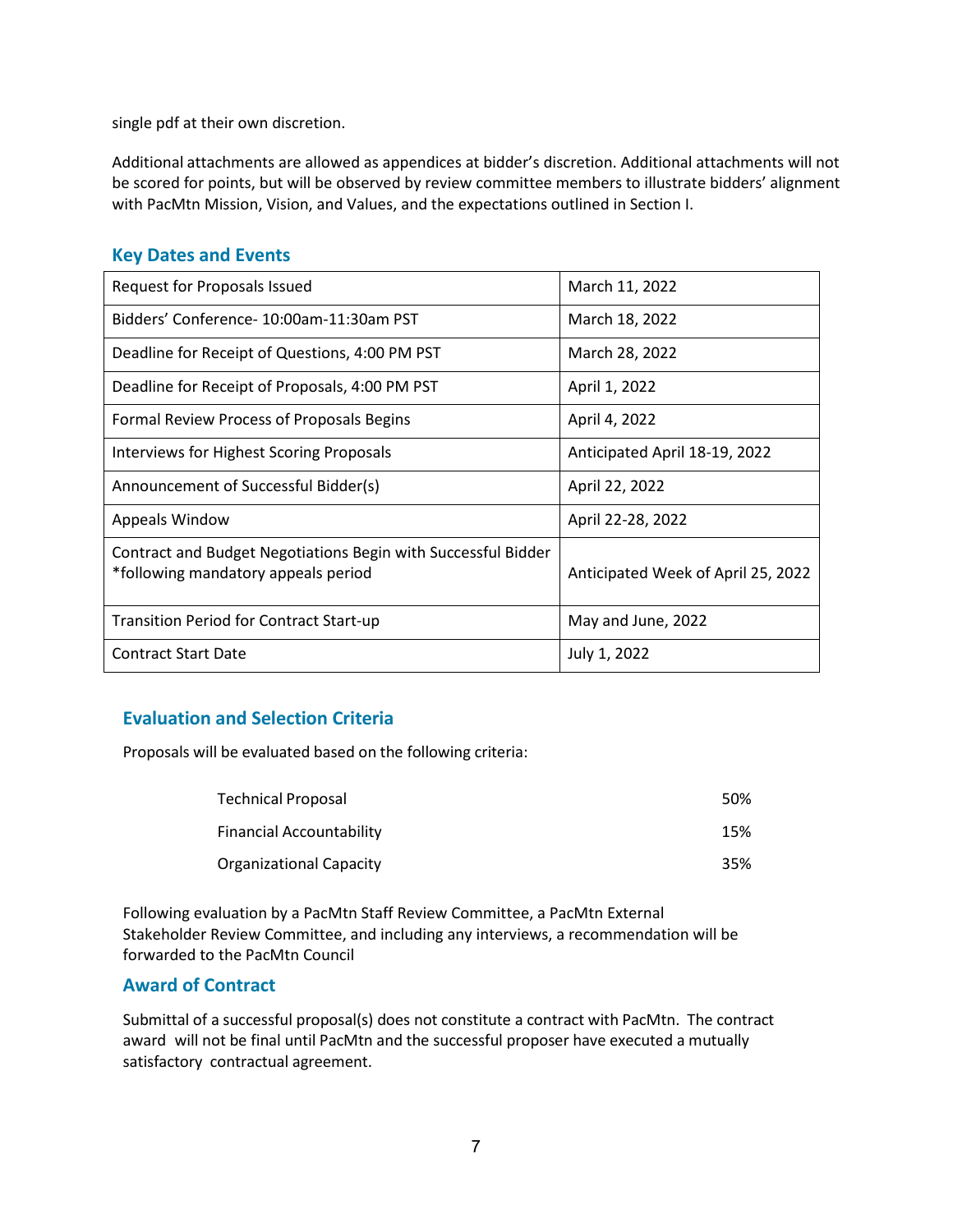# <span id="page-9-0"></span>**Appeal Process**

Any appeal of the final vendor(s) selected must state the basis of the appeal. Appeals can be sent in writing within seven (7) calendar days after the publication of the successful vendor(s) to:

William Westmoreland, CEO Pacific Mountain Workforce Development Council 1570 Irving St SW Tumwater, WA 98512 [contracts@PacMtn.org](mailto:contracts@PacMtn.org)

It is the responsibility of proposers to check for the publication of successful bidders at the following website: [www.pacmtn.org.](http://www.pacmtn.org/) Information on the appeals process will be available on the PacMtn website listed with other resources for this RFP.

### <span id="page-9-1"></span>**Miscellaneous**

- 1. PacMtn will select the proposal which is most qualified to provide the services which will achieve the overall objectives of this Proposal Request.
- 2. PacMtn reserves the right to make such investigation as it deems necessary to determine the ability of proposers to furnish the required services, and proposers shall furnish all such information for this purpose as PacMtn may request.
- 3. PacMtn reserves the right to reject any proposals for failure to meet the requirements contained herein, to waive any technicalities, and to select the proposal which, in PacMtn's sole judgment, best meets the project requirements.
- 4. PacMtn reserves the right to reject, or to seek modifications of any proposal offered if in PacMtn's sole discretion the proposal does not meet the overall RFP objectives.
- 5. PacMtn reserves the right to offer an award to the next highest rated proposal if a contract cannot be successfully negotiated, or to renegotiate or reissue an RFP should an appeal for non-award be upheld.
- 6. This Proposal Requests is not in itself an offer of work, it does not commit the Pacific Mountain Workforce Development Council to fund any proposals submitted, nor is it liable for any costs incurred in the preparation or research of proposals.
- 7. The RFP creates no obligation on the part of PacMtn to award a contract or to compensate the proposer for any costs incurred. PacMtn reserves the right to award a contract based upon proposals received without further discussion or negotiation. Proposers should not rely upon the opportunity to alter their qualifications during discussions.
- 8. Any funding awarded will be subject to the availability of federal funding granted to the Pacific Mountain Workforce Development Council through the State of Washington Employment Security Department and the U.S. Department of Labor. Should the availability of such funding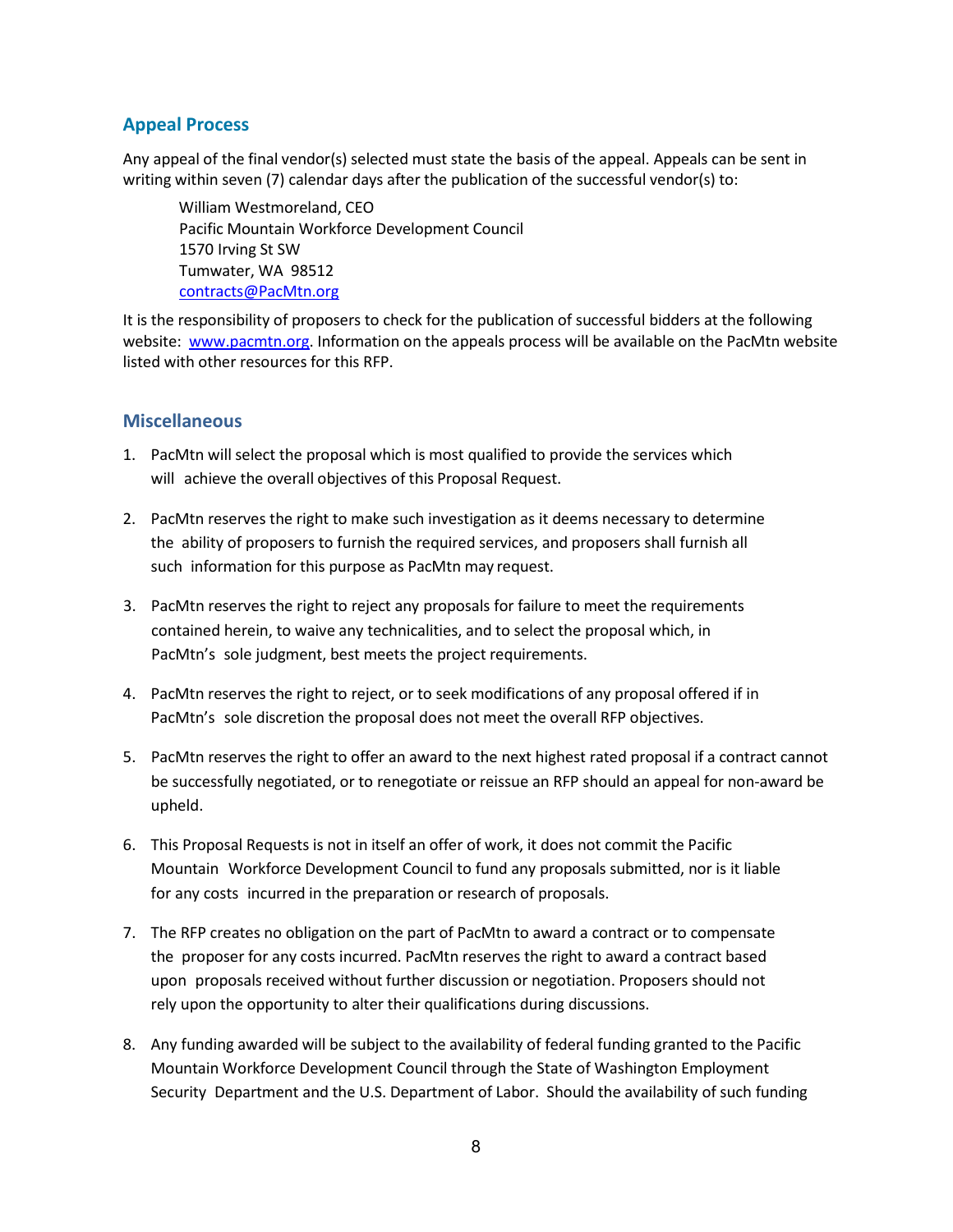decrease before or following any award to a sub-recipient, the award will be revised accordingly. In addition, if awarded, the contractor must be willing to alter program design based on subsequent direction provided by the state, U.S. Department of Labor or PacMtn.

**9.** Proposals that are not funded will not be returned.

# <span id="page-10-0"></span>**Section III**

# <span id="page-10-1"></span>**Proposal Format**

To be considered for review, proposals must follow the instructions in this RFP, provide the information required in the Response Package and include all of the required attachments (signed and dated) by your organization's authorized representative.

Proposal packets shall include:

Appendix A: Appendices Checklist Appendix B: Cover Sheet and Certification Appendix C: General and Financial Questions (not to exceed 5 pages single-spaced) Appendix D: Service Delivery Questions (not to exceed 15 pages single-spaced) Appendix E: Performance Outcomes Form Appendix F: Program Budget Form Appendix G: Past/Current Contracts Form Appendix H: Acknowledgement of PacMtn WIOA Program Policy Appendix K: Budget Narrative Appendix J: Most Recent Financial Audit (if available) Appendix K: Copy of Approved Cost Allocation Plan or Written Policy/Procedures (if available)

Additional attachments may be added, labeled as appendices, at the bidder's discretion. Additional attachments will not be awarded extra points, but may be used to further illustrate the proposal's alignment with PacMtn Mission, Vision, and Values, and to evidence or validate the proposal's claims and responses.

Proposals should be submitted electronically with the following format requirements:

- 8 1/2" X 11" page size with 1" margins
- 11-point Arial or Calibri font
- Single Spaced

Proposals are April 1, 2022 by 4:00pm. Deliver via email to [contracts@pacment.org.](mailto:contracts@pacment.org) Proposals are not considered delivered without a response from PacMtn contracts email confirming receipt. Proposals not received electronically by the due date automatically disqualified from competition – no exceptions. Faxed proposals will not be accepted.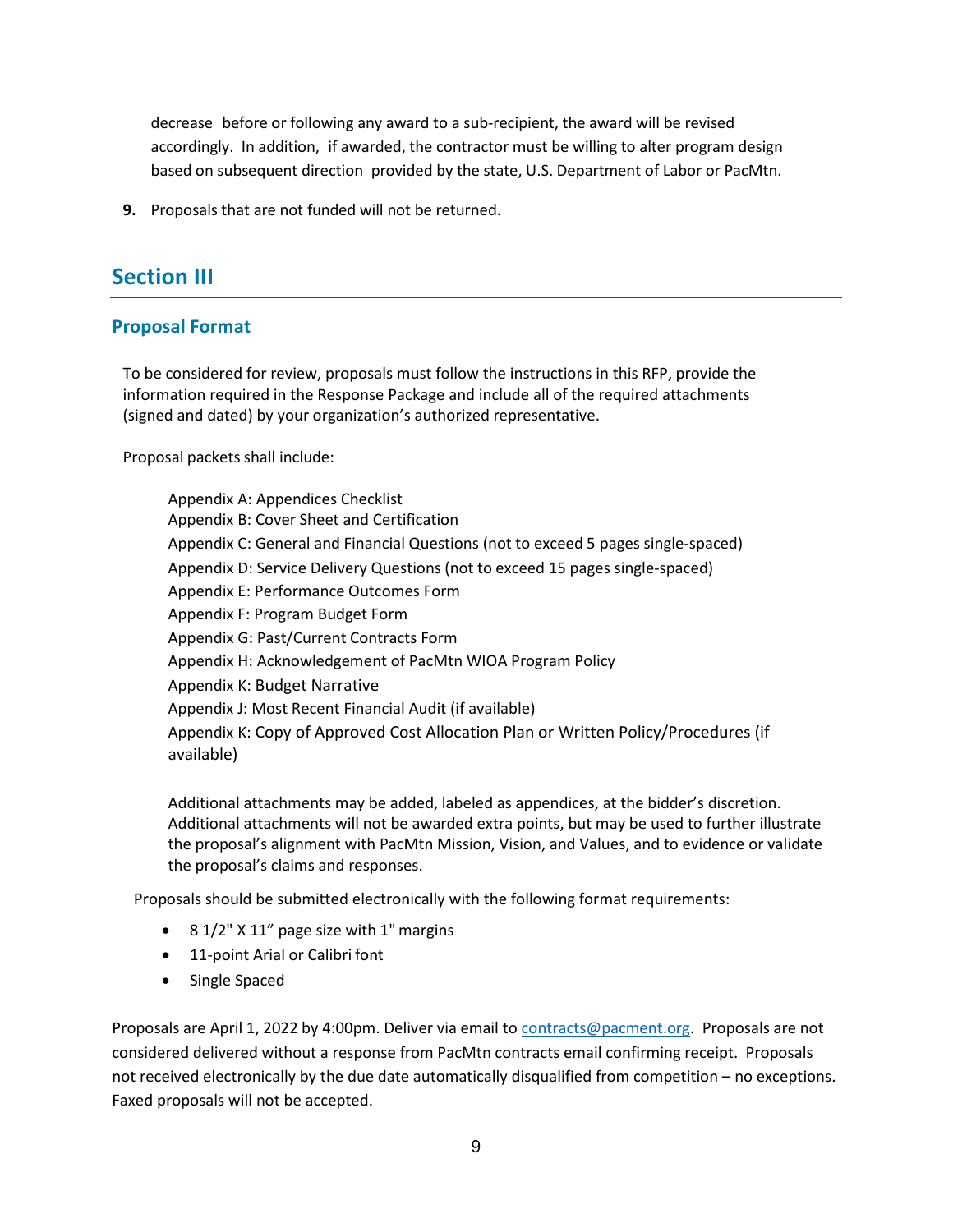# <span id="page-11-0"></span>**Section IV**

# <span id="page-11-1"></span>**General Terms and Conditions**

Read the Contract General Terms and Conditions below. Should your proposal(s) be selected for funding, the next step will be to successfully complete contract negotiations. In order for a contract to be executed, you must meet certain requirements. Successful proposers will have the opportunity to negotiate some but not all of the contract terms. Federal, state and local laws and/or policies cannot be negotiated. If after negotiations, the proposer cannot accept the terms of the contract clauses, PacMtn reserves the right to retract the award and offer an award to the second highest rated proposal in the same service category and county.

# **Commencement of Service Delivery**

The schedule provided herein allows one month of transition between contract execution and the beginning of the contract period. All contractors must be able to have the proposed program operational on July 1, 2022

# **Carry-Over Activities**

Successful new awardees will assume responsibility for continuing services for customers enrolled by current contractors. Customers who are currently enrolled in a PacMtn WIOA Title 1-B funded program and who will not complete their services prior to July 1, 2022 must receive continued services. Customers who exited the program to a job prior to July 1, 2022 may be eligible to receive continued follow-up services.

# **Customer Data Systems**

Contractors are responsible for entering information into the state-managed WorkSource.com system as prescribed by PacMtn. Before being authorized to have access, the contractor's organization must sign a Memorandum of Understanding (MOU) and Data Sharing Agreement. PacMtn is further considering use of other Customer Relationship Management systems (CRM) and cloud-based systems. Users must be approved for access and will be asked to sign a non-disclosure agreement after receiving training.

# **Indemnification, Insurance & Bonding**

#### **Insurance**

All contractors shall provide insurance coverage in adequate quantity to protect against legal liability arising out of contractual activities. Acceptable self-insurance is also permitted. Coverage includes:

- Commercial General Liability Insurance minimum limit each Occurrence \$1,000,000;
- General Aggregate \$2,000,000;
- Business Auto Policy minimum limit of \$1,000,000;
- Professional Liability Insurance minimum limits \$300,000 per incident, loss or person.

#### **Bonding**

The Contractor shall ensure that every officer, director or employee who is authorized to act on behalf of the Contractor or any subcontractor for the purpose of receiving or depositing funds into program accounts or issuing financial documents, checks, or other instruments of payment for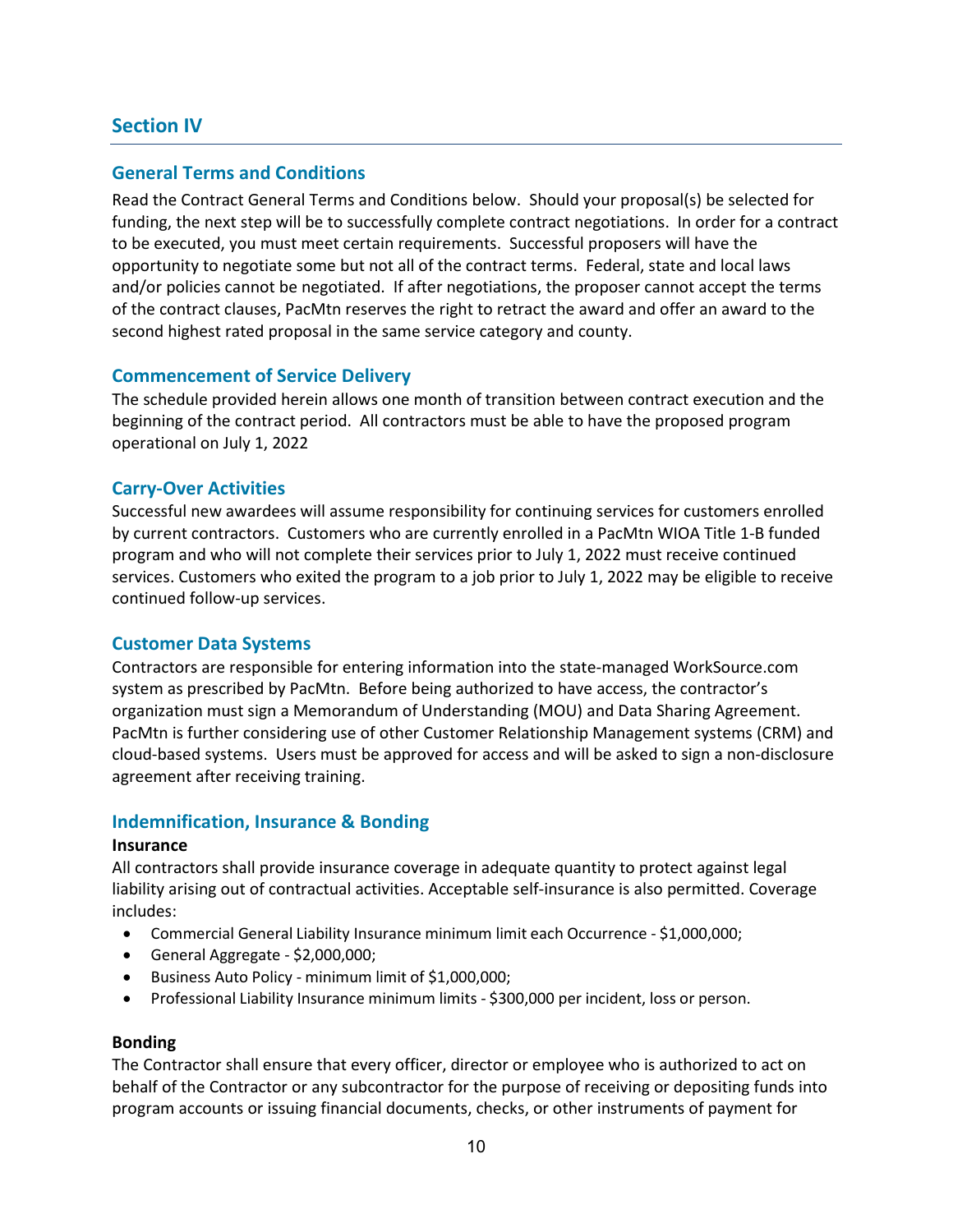program costs shall be bonded to provide protection against loss.

# **Records Retention Policy**

Contractor shall retain all books, records, documents and other material which reflect all direct and indirect costs of any nature expended in the performance of this Contract, including participant data for a period of three (3) years after final payment under this Contract if WIOA funded.

# **Additional General Contracting Conditions**

These requirements include, but are not limited to:

- 1. This RFP does not commit PacMtn to award a contract.
- 2. No costs will be paid to cover the expense of preparing a proposal or procuring a contract for services or supplies under WIOA.
- 3. All data, material, and documentation originated and prepared by the bidder pursuant to the contract shall belong exclusively to PacMtn and be subject to disclosure under the Freedom of Information Act.
- 4. PacMtn reserves the right to reject any or all proposals received and to negotiate with any and all offers on modifications to proposals.
- 5. Formal notification to award a contract and the actual execution of a contract are subject to the following: results of negotiations between selected bidders and PacMtn staff, and continued availability of WIOA funds.
- 6. Any changes to the WIOA program, funding level or board direction may result in a change in contracting. In such instances, PacMtn will not be held liable for what is in the bidder's proposal or this Request for Proposals package.
- 7. Proposals submitted for funding consideration must be consistent with, and if funded, operated according to, the WIOA legislation, all applicable federal regulations, State of Washington policies, and PacMtn policies and procedures.
- 8. Additional funds received by PacMtn may be contracted by expanding existing programs or by consideration of other proposals not initially funded under this RFP. These decisions shall be at the discretion of PacMtn.
- 9. PacMtn may decide not to fund part or all of a proposal even though it is found to be in the competitive range if, in the opinion of PacMtn, the services proposed are not needed, or the costs are higher than PacMtn finds reasonable in relation to the overall funds available, or if past management concerns lead PacMtn to believe that the bidder has undertaken services that it cannot successfully carry out.
- 10. PacMtn may choose not to award a contract to the bidders with lowest cost or highest rating when taking into account other factors.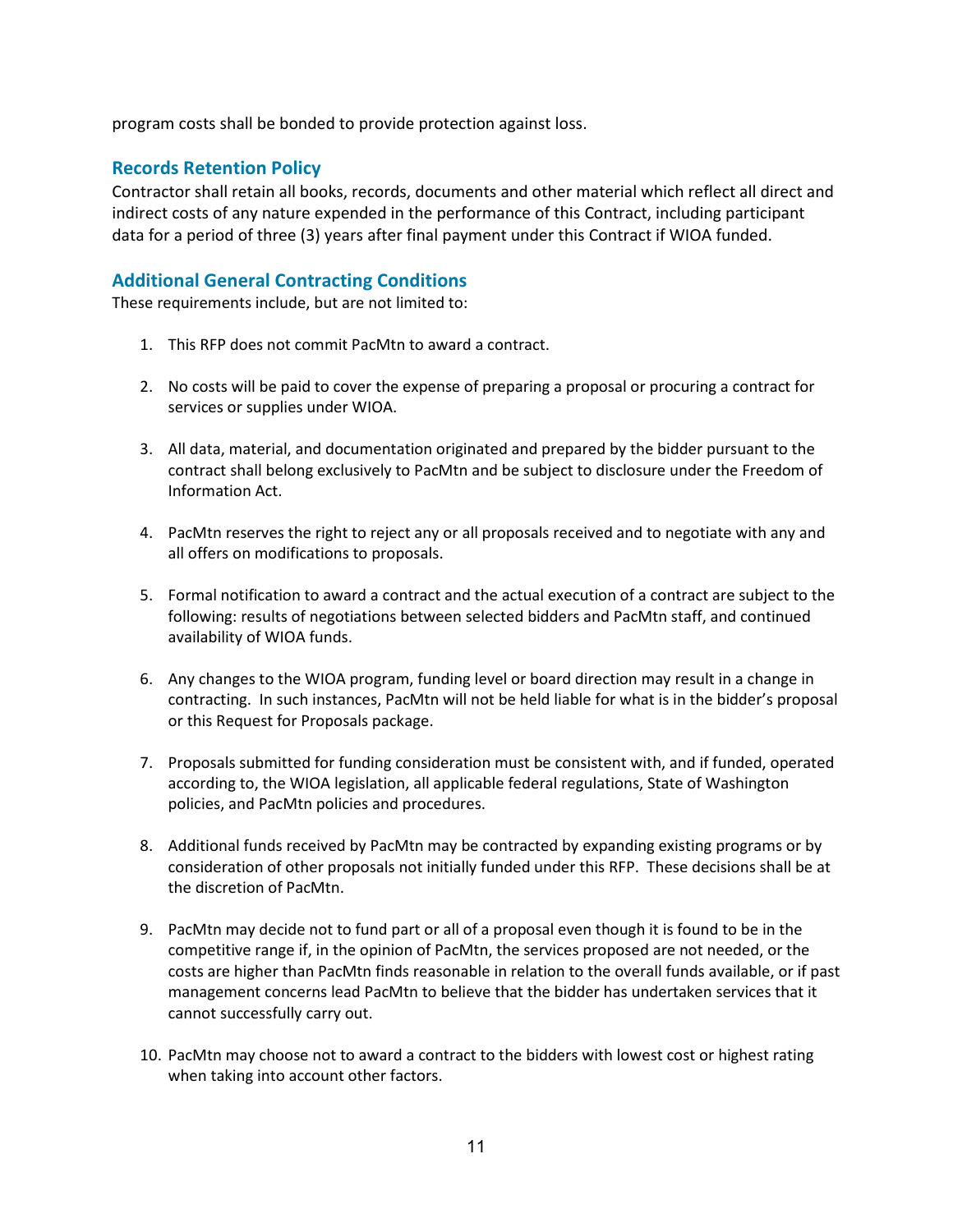- 11. PacMtn is required to abide by all WIOA legislation and regulations. Therefore, PacMtn reserves the right to modify or alter the requirements and standards set forth in this RFP based on program requirements mandated by state or federal agencies.
- 12. Bidders will be expected to adhere to PacMtn procedures to collect and verify data and submit required monthly reports as well as invoices to PacMtn.
- 13. All bidders must ensure equal opportunity to all individuals. No individual in the PacMtn area shall be excluded from participation in, denied the benefits of, or subjected to discrimination under any WIOA funded program or activity because of race, color, religion, sex, national origin, age, disability, English proficiency, or political affiliation or belief, or against beneficiaries on the basis of either citizenship status or participation in any WIOA Title I financially assisted program or activity.
- 14. All bidders must ensure access to individuals with disabilities pursuant to the Americans with Disabilities Act.
- 15. Bidders must accept liability for all aspects of any WIOA program conducted under contract with PacMtn. Bidders will be liable for any disallowed costs or illegal expenditures of funds or program operations conducted.
- 16. Reductions in the funding level of any contract resulting from this solicitation process may be considered during the contract period when a bidder fails to meet expenditure, participant, and/or outcome goals specified in the contract or when anticipated funding is not forthcoming from federal or state governments.
- 17. Bidders will allow local, state, and federal representatives access to all WIOA records, program materials, staff, and participants. In addition, bidders are required to maintain all WIOA records for three years, beginning on the last day of the program year (29 CFR Part 95).
- 18. The contract award will not be final until PacMtn and the bidder have executed a mutually satisfactory contractual agreement. PacMtn reserves the right to make an award without further discussion of the proposal submitted. No program activity may begin prior to WDC Board approval of the award and execution of a contractual agreement between the successful bidder and PacMtn.
- 19. PacMtn reserves the right to cancel an award immediately if new state or federal regulations or policy makes it necessary to change the program purpose or content substantially, or to prohibit such a program.
- 20. PacMtn reserves the right to determine both the number and the funding levels of contracts finally awarded. Such determination will depend upon overall fund availability and other factors arising during the proposal review process. Bids submitted which are over the maximum amount of funds specified for this RFP will be rejected.
- 21. The proposal warrants that the costs quoted for services in response to the RFP are not in excess of those that would be charged any other individual for the same services performed by the bidder.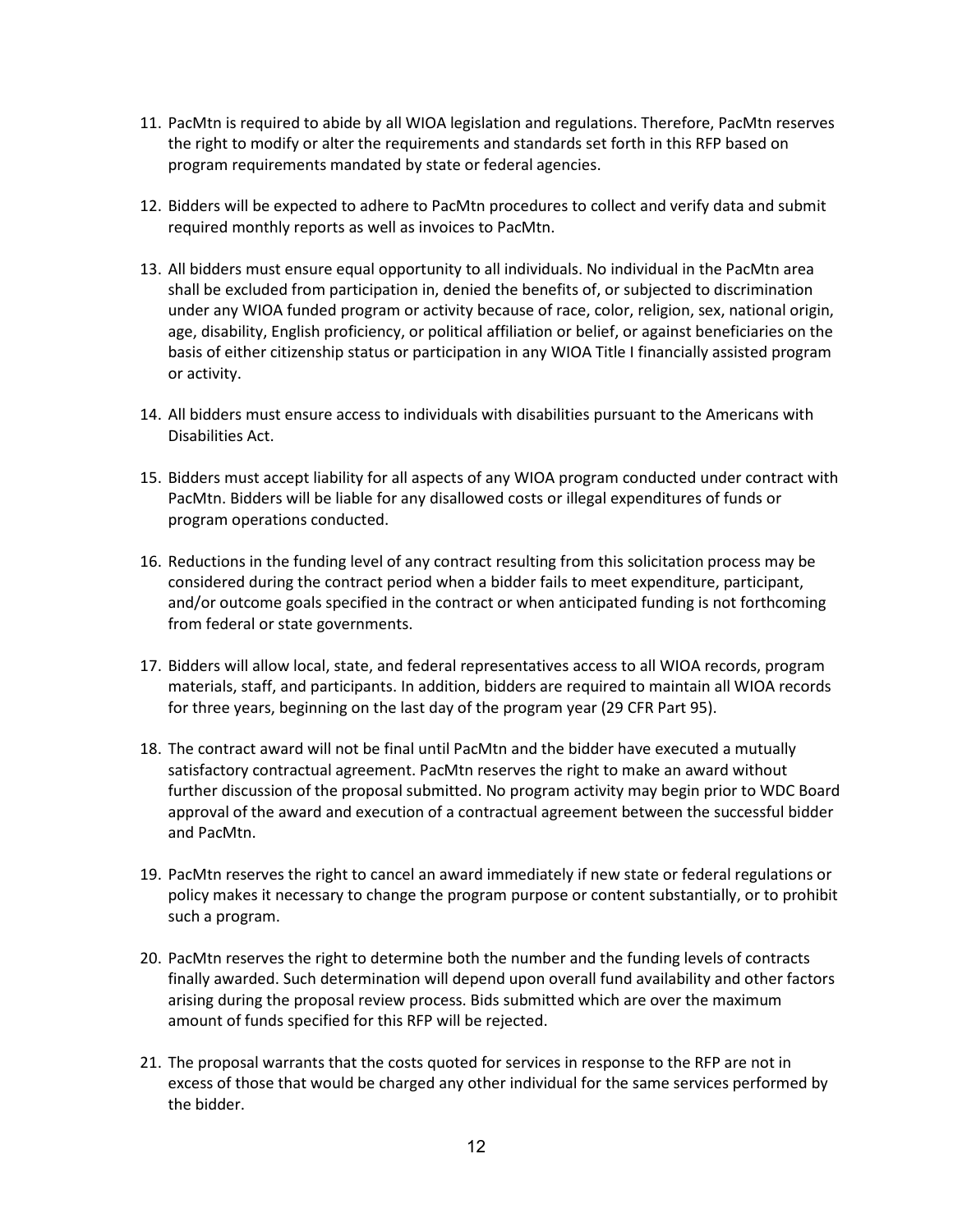- 22. PacMtn will at its discretion accept proposals with minor clerical errors such as misspellings, incorrect page order or similar inconsequential errors.
- 23. Bidders must accept liability for all aspects of any WIOA program conducted under contract with PacMtn. Bidders will be liable for any disallowed costs or illegal expenditures of funds or program operations conducted.
- 24. Bidders selected for funding must also ensure compliance with the following, as applicable: U.S. DOL regulations 20 CFR Part 652; 2 CFR part 200: OMB Uniform Administrative Requirements, Cost Principles, and Audit Requirements: and 29 CFR part 93,37,2, and 98.
- 25. All contractors must have current fiscal and compliance audits as required by law. If findings have been identified, corrections must be made or an action plan must be approved by PacMtn prior to funding. For new contractors, a pre-award survey shall be conducted prior to funding.
- 26. An authorized official of the contracting agency must sign the proposal. All contractors are required to submit resolutions or other corporate actions, authorized by its Board of Directors, that specify name(s) of the person(s) authorized to obligate the contractor and execute contractual documents, sign checks for the disbursement of funds received by PacMtn, and sign monthly reimbursements.
- 27. All contractors are ensuring, by signing the contract, that adequate and qualified staff will be dedicated to the contracted program services.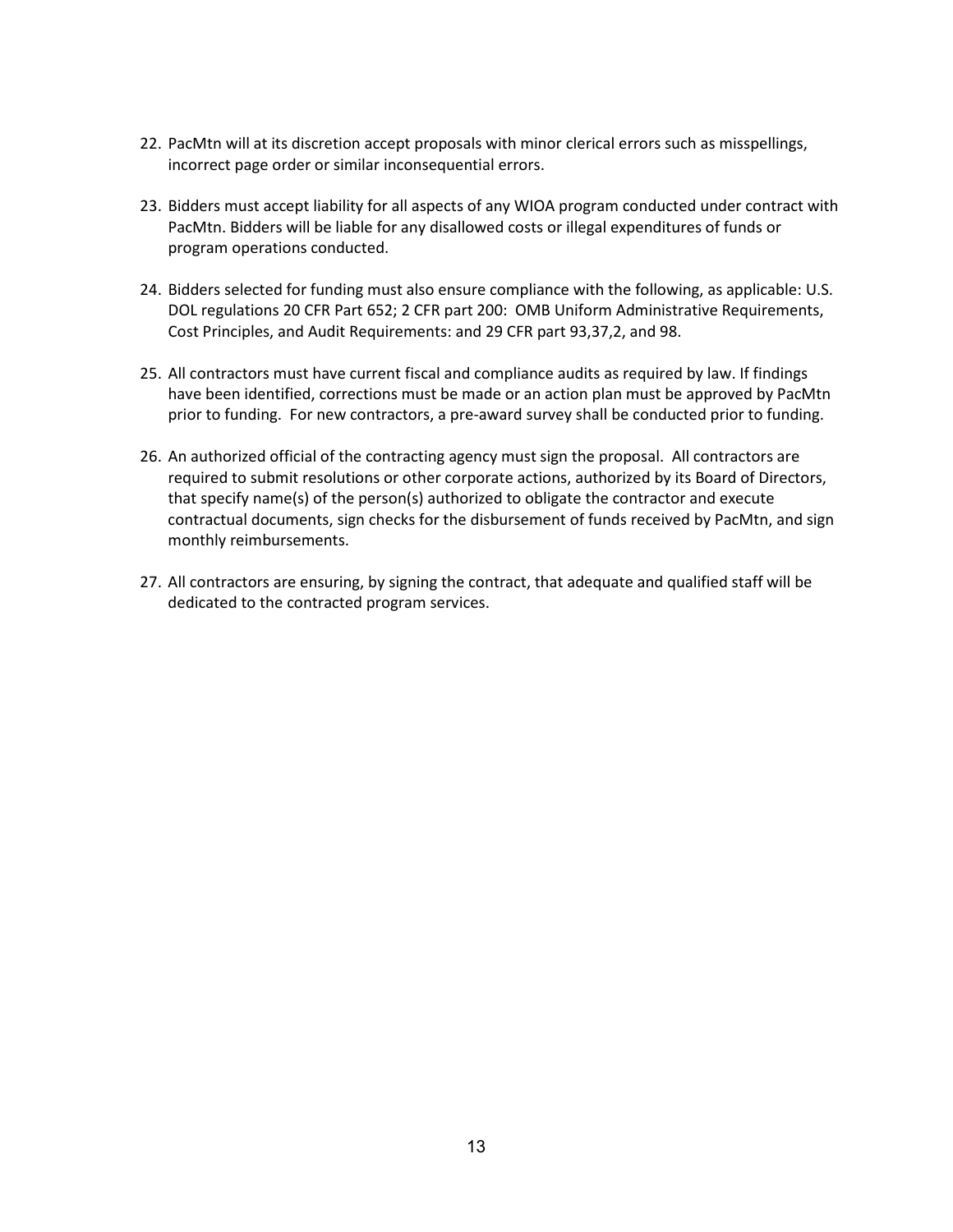# <span id="page-15-0"></span>**Section V—Appendices and Supplemental Questions**

# <span id="page-15-1"></span>**Appendix A: Required Proposal Checklist**

□Appendix A: Appendices Checklist

☐Appendix B: Cover Sheet and Certification

 $\Box$ Appendix C: General and Financial Questions (not to exceed 5 pages single-spaced)

□Appendix D: Service Delivery Questions (not to exceed 15 pages single-spaced)

☐Appendix E: Performance Outcomes Form

☐Appendix F: Program Budget Form

☐Appendix G: Past/Current Contracts Form

☐Appendix H: Acknowledgement of PacMtn WIOA Program Policy

□Appendix K: Budget Narrative

 $\Box$ Appendix J: Most Recent Financial Audit (if available)

 $\Box$ Appendix K: Copy of Approved Cost Allocation Plan or Written Policy/Procedures (if available)

Additional attachments may be added, labeled as appendices, at the bidder's discretion. Additional attachments will not be awarded extra points, but may be used to further illustrate the proposal's alignment with PacMtn Mission, Vision, and Values, and to evidence or validate the proposal's claims and responses.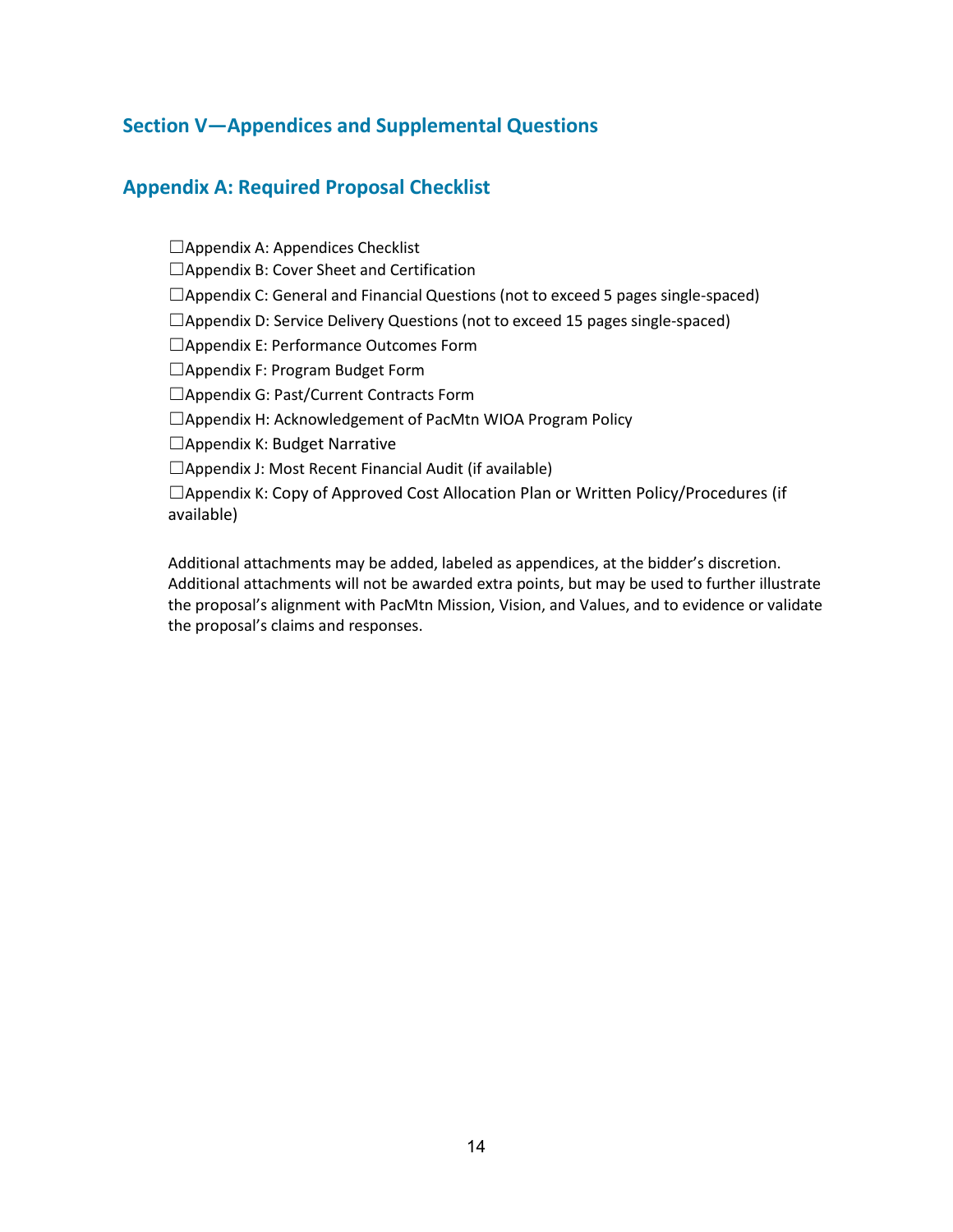# <span id="page-16-0"></span>**Appendix B: Cover Sheet and Certification**

|         |      | <b>Proposal Cover Page/Certification</b>                                                                                                                                                                                                                                                                                                                                                                                                                                                                                                                                                                                                                                              |       |          |                   |  |
|---------|------|---------------------------------------------------------------------------------------------------------------------------------------------------------------------------------------------------------------------------------------------------------------------------------------------------------------------------------------------------------------------------------------------------------------------------------------------------------------------------------------------------------------------------------------------------------------------------------------------------------------------------------------------------------------------------------------|-------|----------|-------------------|--|
|         |      |                                                                                                                                                                                                                                                                                                                                                                                                                                                                                                                                                                                                                                                                                       |       |          |                   |  |
|         |      | <b>Proposer Organization</b>                                                                                                                                                                                                                                                                                                                                                                                                                                                                                                                                                                                                                                                          |       |          |                   |  |
|         |      | <b>Street Address Mailing</b>                                                                                                                                                                                                                                                                                                                                                                                                                                                                                                                                                                                                                                                         |       |          |                   |  |
|         |      | Address                                                                                                                                                                                                                                                                                                                                                                                                                                                                                                                                                                                                                                                                               |       |          |                   |  |
|         | City |                                                                                                                                                                                                                                                                                                                                                                                                                                                                                                                                                                                                                                                                                       | State | Zip Code |                   |  |
|         |      |                                                                                                                                                                                                                                                                                                                                                                                                                                                                                                                                                                                                                                                                                       |       |          |                   |  |
|         |      | The information contained in this proposal fairly represents the proposer's agency,                                                                                                                                                                                                                                                                                                                                                                                                                                                                                                                                                                                                   |       |          |                   |  |
|         |      | organization, or business and its proposed operating plans. I acknowledge that I have read<br>and understand the requirements of the RFP and am prepared to implement services as<br>specified in this proposal. I certify that the proposed program services have been designed<br>in compliance with the RFP requirements and WIOA regulations. I also certify that I am<br>authorized to sign this proposal. This proposal is firm for a period of at least ninety (90)<br>days from the deadline for RFP submission.<br>I affirm that no employee and/or PacMtn Council Member or officer of any governmental<br>agency has any financial or other interest in this organization. |       |          |                   |  |
| Name    |      |                                                                                                                                                                                                                                                                                                                                                                                                                                                                                                                                                                                                                                                                                       |       |          |                   |  |
| Address |      | <u>City City State</u>                                                                                                                                                                                                                                                                                                                                                                                                                                                                                                                                                                                                                                                                |       |          | Zip <sub>ra</sub> |  |
|         |      |                                                                                                                                                                                                                                                                                                                                                                                                                                                                                                                                                                                                                                                                                       |       |          |                   |  |
| E-Mail  |      | <u> 1989 - John Stein, Amerikaansk politiker (</u>                                                                                                                                                                                                                                                                                                                                                                                                                                                                                                                                                                                                                                    |       |          |                   |  |
|         |      | Signature and the state of the state of the state of the state of the state of the state of the state of the state of the state of the state of the state of the state of the state of the state of the state of the state of                                                                                                                                                                                                                                                                                                                                                                                                                                                         |       |          |                   |  |
|         |      | <b>Typed Name Example 2008</b>                                                                                                                                                                                                                                                                                                                                                                                                                                                                                                                                                                                                                                                        |       |          |                   |  |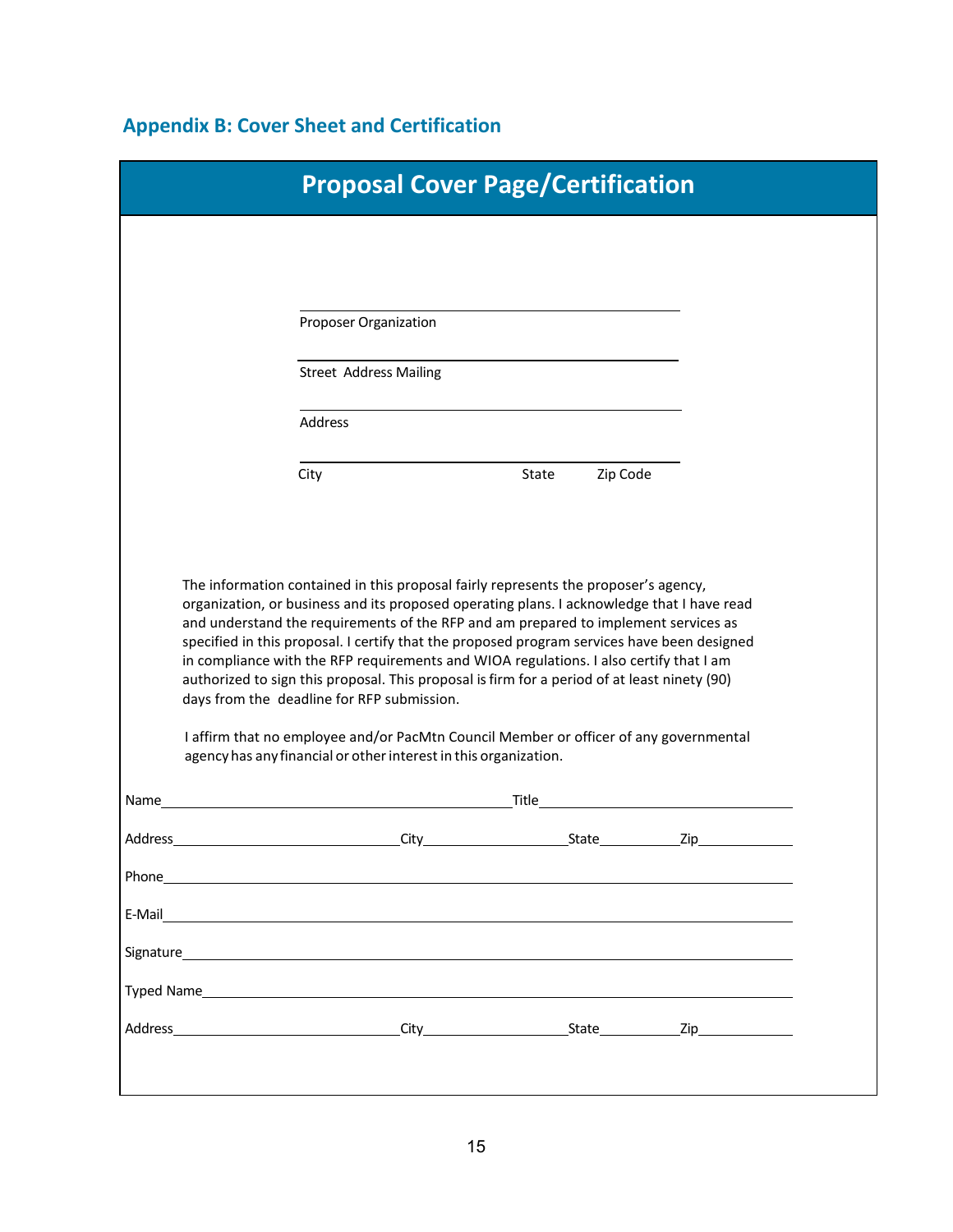# <span id="page-17-0"></span>**Appendix C: General and Financial Questions**

This appendix should not exceed 5 pages single spaced and should reflect the formatting guidelines expressed in Section III. Address the following questions in a numbered, narrative style:

- 1. Describe staff qualifications/experience and key staff members' length of service in the areas of workforce development. Provide specific examples of the staff's creativity and flexibility in resolving contemporary and complex workforce problems. Describe staff abilities and experience working as a member of a diverse team that includes people from varied backgrounds and ages. Describe how your organizational hiring process will consider any staff dislocated by the transfer of programs to this service provider.
- 2. Describe your organizational experience maintaining, tracking and reporting use of federal dollars.
- 3. Does your organization have yearly audits or financial reviews? If so, please provide copy of latest review. If any findings or issues are in the report please explain. What internal controls do you use to ensure that your financial systems are accurate and in compliance with internal controls?
- 4. How does your organization handle distribution of shared cost amongst its program? Provide copy of approved cost allocation plan or written policy/procedures if available.
- 5. Explain methodology or process in how budget proposals were generated.
- 6. Include the following General Vendor Information:
	- a Length of time in business
	- b Length of time in business of providing proposed services
	- c Total number of clients
	- d Total number of public sector clients
- 7. Describe your experience in administration and contract management. Indicate how your prior or current record of performance relates to performance within your current design.
- 8. Describe your organization's familiarity with the use of technology and particularly utilization of WA State workforce data management systems. Provide an example of how your organization used technology to enhance the customer experience.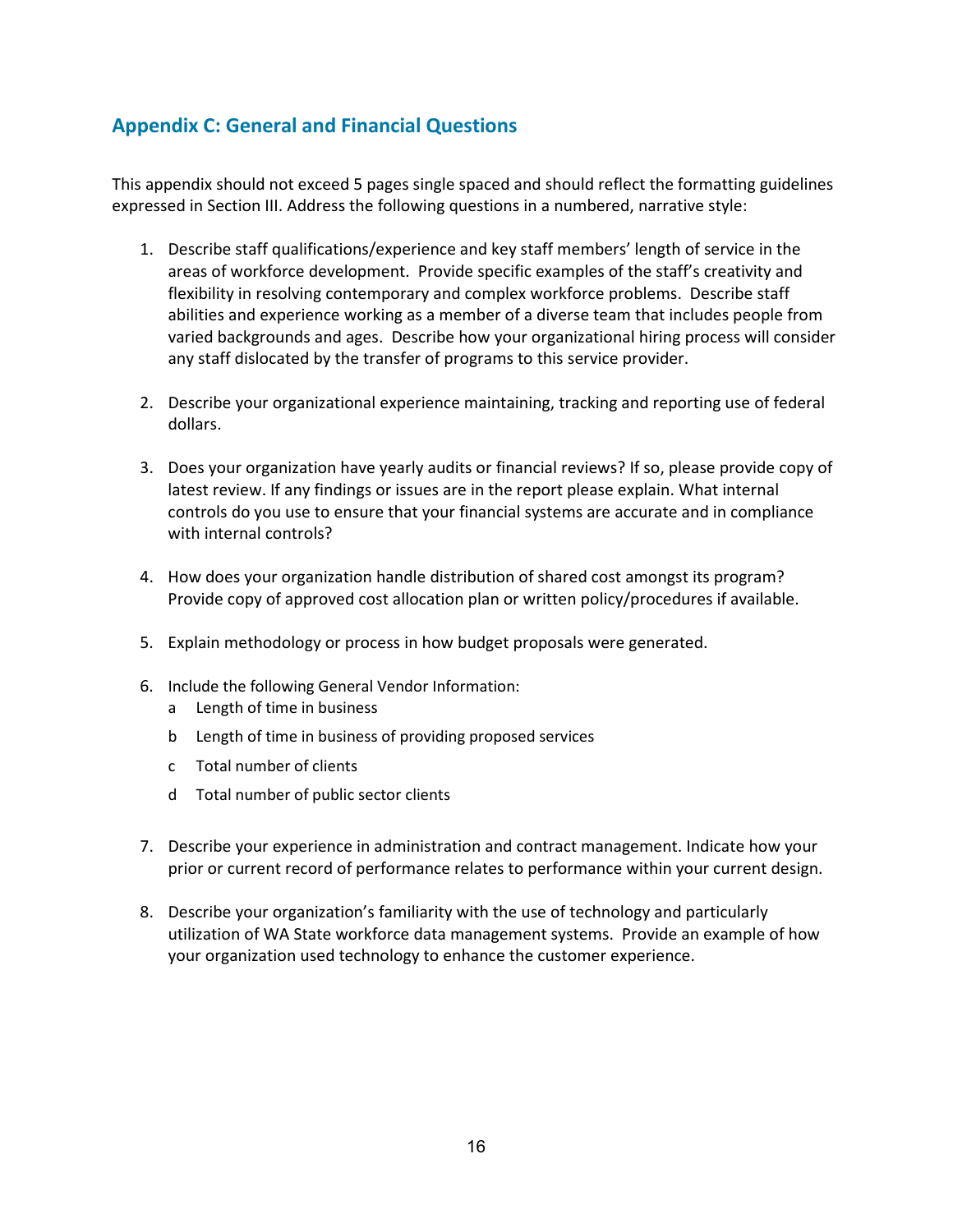# <span id="page-18-0"></span>**Appendix D: Service Delivery Questions**

This appendix should not exceed 15 pages single spaced and should reflect the formatting guidelines expressed in Section III. Address the following questions in a numbered, narrative style:

1. Please address your organization's mission, vision, and values, and experience providing services similar to those described in this RFP.

*You might consider addressing in your response:*

- o *How do your organizational values align with those of PacMtn?*
- o *Whether your organization has experience providing services in a Workforce Development Area with multiple counties, rural counties, areas with limited access to internet, etc.*
- o *Whether your organization prioritizes universal access to workforce services, and how you have gone about improving access in similar ways to those requested in this RFP*
- 2. Please describe your intended outreach and partnership strategy and plan to embed meaningful services across the PacMtn region in WorkSource locations, community-based organizations and other resource-based agencies, and with regional business communities. *You might consider addressing in your response:*
	- o *What current relationships have you already developed in the PacMtn region that will help you be successful, and might get meaningful service off the ground quickly after contract award?*
	- o *How will you leverage and coordinate other community services to help clients become stable and job ready?*
	- o *If applicable, what barriers have you encountered in the past regarding outreach and partnership in PacMtn or similar regions, and how was your strategy successful in overcoming them?*
	- o *Where might you develop relationships that you haven't yet, and what value would those relationships bring to the workforce system and to participants?*
- 3. How will your organization specifically partner with other organizations to better serve priority populations and communities of color?

*You might consider addressing in your response:*

- o *What knowledge do your organizational staff have regarding the needs and common experiences of members of priority populations in the PacMtn region?*
- o *What current relationships have you already developed in the PacMtn region that will help you be successful, and might get meaningful service off the ground quickly after contract award?*
- o *If applicable, what barriers have you encountered in the past regarding outreach and partnership in PacMtn or similar regions, and how was your strategy successful in overcoming them?*
- o *Where might you develop relationships that you haven't yet, and what value would those relationships bring to the workforce system and to participants?*
- 4. Please describe your organizational commitment to and experience providing services to priority populations as outlined in WIOA law and further outlined by the PacMtn Priority Populations Committee.

*You might consider addressing in your response:*

- o *How are members of priority populations and communities of color represented in your own organizational staff?*
- o *What training, knowledge, or experience does your organization have in providing culturally relevant and competent services?*
- o *What are your organizational values and philosophy regarding diversity, equity, and inclusion?*
- 5. Please illustrate your Case Management Plan, describing how you will recruit participants and provide case management and individualized career services in alignment with the service expectations explained in the RFP. Please specifically indicate how your plan might vary to reach Adults, Dislocated Workers, and Youth.

*You might consider addressing in your response:*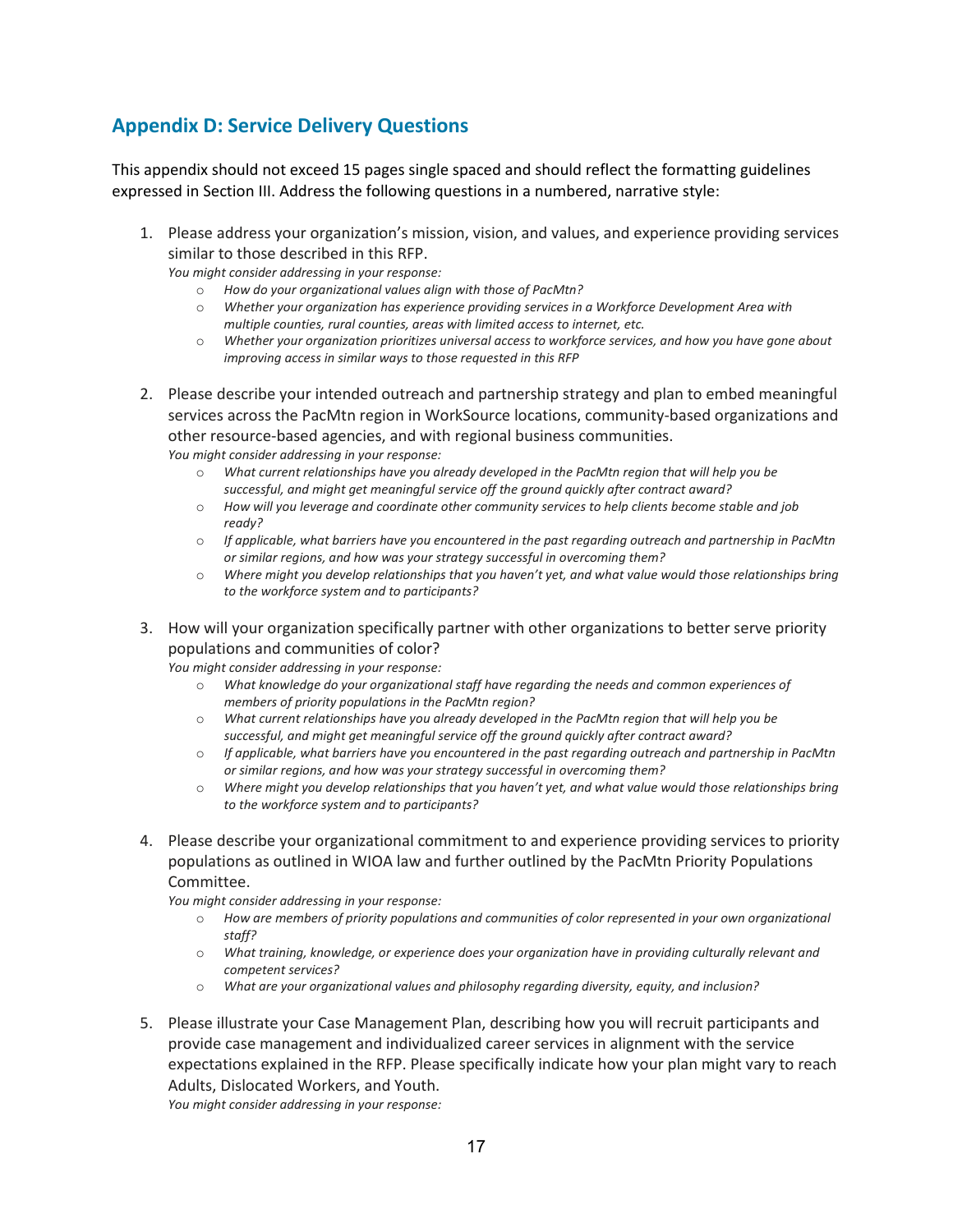- o *What experience do you have providing case management and individualized career services to Adults, Dislocated Workers, and Youth? You might speak to specific career services, such as individualized employment plan development, assessment for additional needs through support services or community referral, providing individual or cohort-based industry recognized training and certification, and subsidized employment opportunities.*
- o *What training, knowledge, or expertise does your organizational staff have in delivering these services?*
- o *How would you distribute your staffing to maintain an in-person or virtual presence at WorkSource locations while also engaging with participants in the community and through partnership with other organizations?*
- o *How will you adapt services to reach priority populations?*
- 6. Please describe your organization's professional development standards for training and growing your case managers and other similar/relevant roles? *You might consider addressing in your response:*
	- o *What are the core elements of your staff onboarding and ongoing professional development training?*
	- What certifications and or other industry recognized trainings are required for your staff?
	- o *What diversity and cultural competency trainings and standards are your staff held to?*
- 7. How will your organization collaborate with other workforce related programs? *You might consider addressing in your response:*
	- o *Rapid response activities?*
	- o *Business services?*
	- o *Other PacMtn Demonstration Projects?*
- 8. How might your organization support peer-to-peer learning and empower individuals to help others that share similar life experiences?

*You might consider addressing in your response:*

- o *How might you encourage participants interested in social services or similar pathways in attaining industry recognized Peer Counselor certification?*
- o *How might you collaborate with community partners for the placement of WEXes, OJTs, or unsubsidized employment for participants interested in work as a peer navigator?*
- o *How might you internally and within the workforce system utilize peer navigators to increase relevance of services for customers?*
- 9. Please describe your organization's philosophy, approach, experience, and results in providing follow-up services.

*You might consider addressing in your response:*

- o *What are some examples of times providing follow-up services resulted in job retention, income or career growth, etc.?*
- o *What barriers have you encountered in providing meaningful follow-up services, and how have you overcome them?*
- o *How are meaningful follow-up services related to strong relationships built beginning at outreach and further developed through intensive case management?*
- 10. How will your organization involve customer voice to improve service relevance and accessibility?
	- *You might consider addressing in your response:*
		- o *What strategies have you used in the past, and what made them successful or unsuccessful?*<br>O You might speak to specific greas of intended focus, such as service responsiveness and urger
		- You might speak to specific areas of intended focus, such as service responsiveness and urgency, language *accessibility, respectful recognition of potential staff biases, etc.*
- 11. Please describe your organization's experience as a WorkSource Partner (in PacMtn or other regions) if applicable. Please indicate your understanding and willingness to participate in the following required elements of WorkSource partners, and how you intend to accomplish them:
	- Regular attendance at partnership meetings as determined by the One-Stop Operator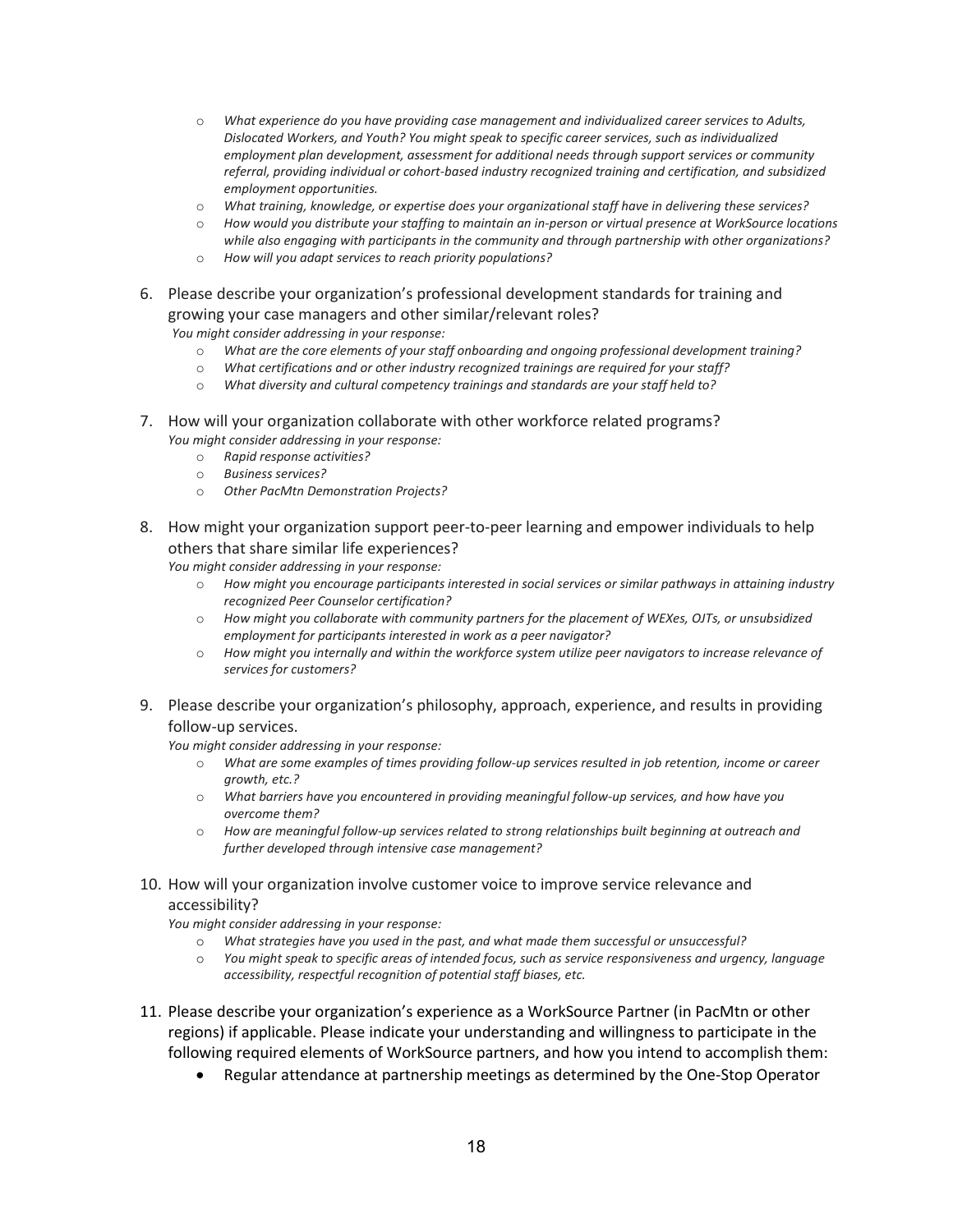- Participation in or facilitation of functional workgroups as assigned by the One-Stop Operator
- Successful contribution to workforce system Common Outcomes and any additionally required performance measures
- Ability and capacity to utilize PacMtn's customer tracking system
- Willingness to sign the required cost sharing Memorandum of Understanding and Infrastructure Funding Agreement

*You might consider addressing in your response:*

- o *What is your knowledge and understanding of Common Outcomes and other required performance measures required by WIOA?*
- o *What is your prior experience meeting the requirements of a WorkSource Partner?*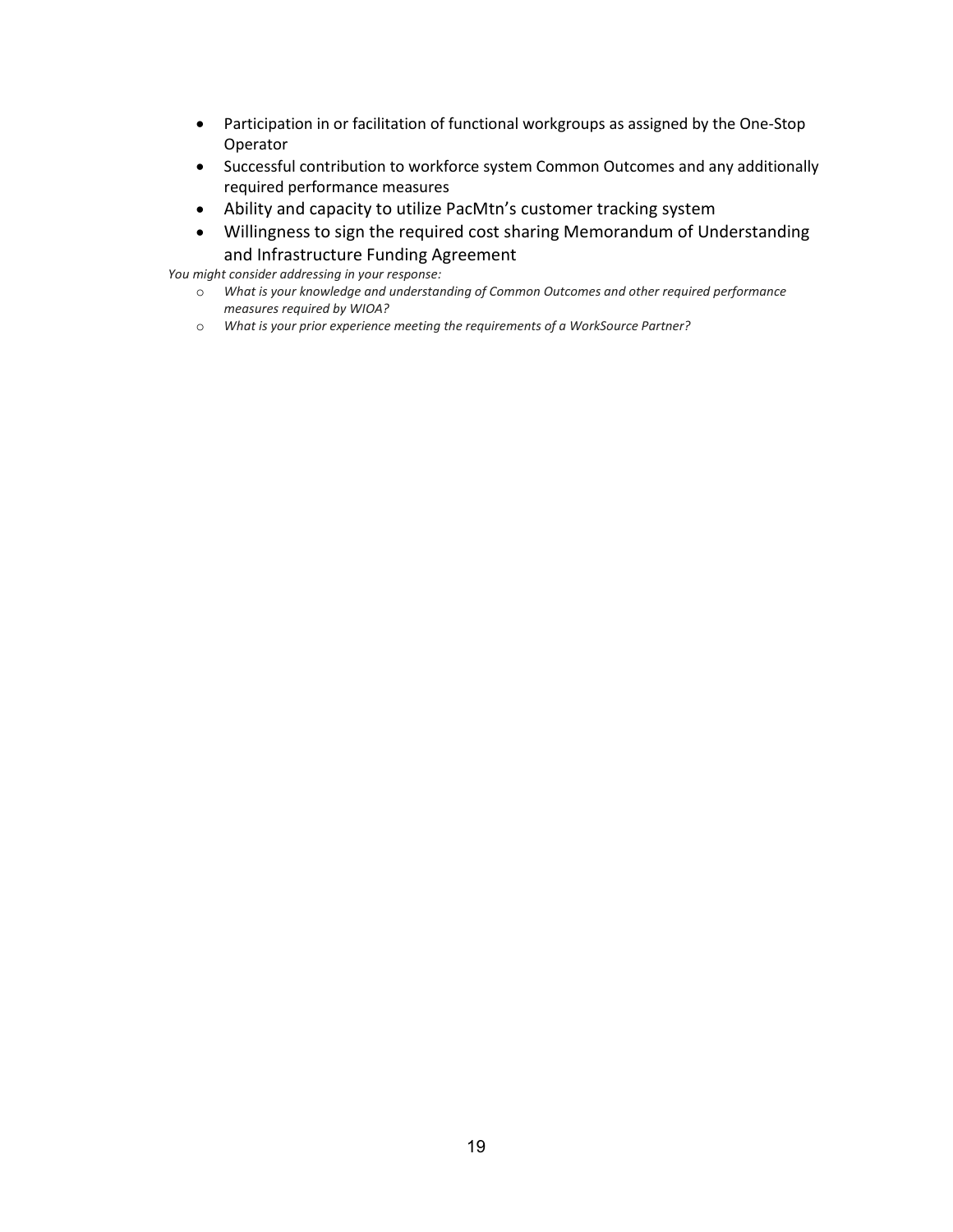# <span id="page-21-0"></span>**Appendix E: Performance Outcomes Form**

<span id="page-21-1"></span>

| <b>Adult</b>                                |                              |
|---------------------------------------------|------------------------------|
| <b>Organization Name:</b>                   |                              |
| <b>Fiscal Contact:</b>                      | Title:                       |
| Phone:                                      | Email:                       |
|                                             | PERFORMANCE OUTCOMES SUMMARY |
| Total Clients to be Served:                 |                              |
| <b>Total PacMtn Request:</b>                |                              |
| <b>Total PacMtn Cost Per Client:</b>        |                              |
| PROPOSED PERFORMANCE OUTCOMES (2022-2023)   |                              |
|                                             |                              |
| <b>Enrollments Basic Services</b>           |                              |
| <b>Enrollments: Individualized Services</b> |                              |
| <b>Enrollments: Training Services</b>       |                              |
| Exits to Employment Two Quarters after Exit |                              |

# <span id="page-21-2"></span>**Dislocated Worker**

| <b>Organization Name:</b>                   |                              |
|---------------------------------------------|------------------------------|
| <b>Fiscal Contact:</b>                      | Title:                       |
| Phone:                                      | Email:                       |
|                                             | PERFORMANCE OUTCOMES SUMMARY |
| Total Clients to be Served:                 |                              |
| Total PacMtn Request:                       |                              |
| <b>Total PacMtn Cost Per Client:</b>        |                              |
| PROPOSED PERFORMANCE OUTCOMES (2022-2023)   |                              |
|                                             |                              |
| <b>Enrollments Basic Services</b>           |                              |
| <b>Enrollments: Individualized Services</b> |                              |
| <b>Enrollments: Training Services</b>       |                              |
| Exits to Employment Two Quarters after Exit |                              |

### <span id="page-21-3"></span>**Youth**

| <b>Organization Name:</b>                   |        |  |  |
|---------------------------------------------|--------|--|--|
| <b>Fiscal Contact:</b>                      | Title: |  |  |
| Phone:                                      | Email: |  |  |
| PERFORMANCE OUTCOMES SUMMARY                |        |  |  |
| Total Clients to be Served:                 |        |  |  |
| Total PacMtn Request:                       |        |  |  |
| Total PacMtn Cost Per Client:               |        |  |  |
| PROPOSED PERFORMANCE OUTCOMES (2022-2023)   |        |  |  |
|                                             |        |  |  |
| <b>Enrollments: Individualized Services</b> |        |  |  |
| <b>Enrollments: Training Services</b>       |        |  |  |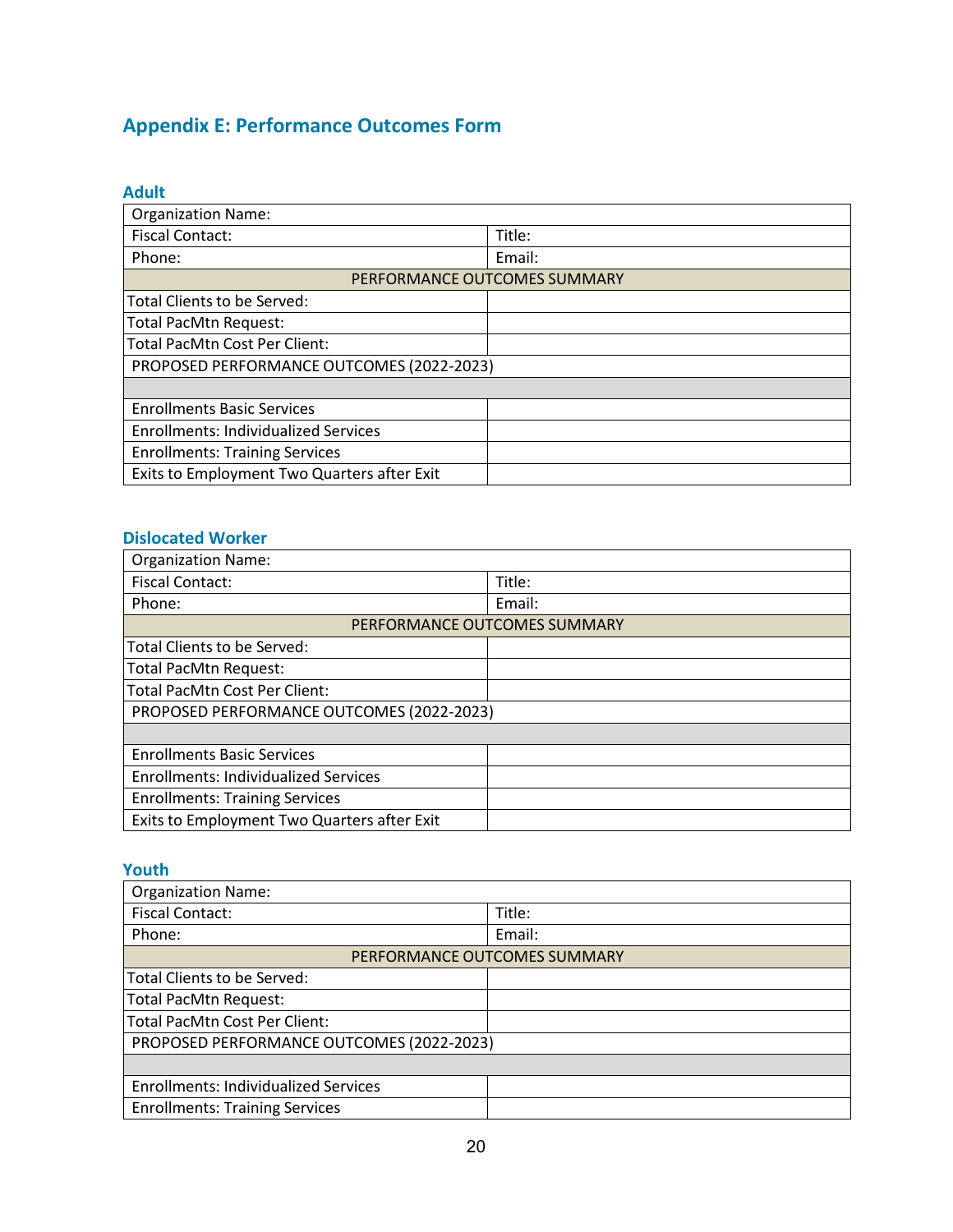| Exits to Education or Employment Two Quarters |  |
|-----------------------------------------------|--|
| after Exit                                    |  |

 $\overline{\phantom{a}}$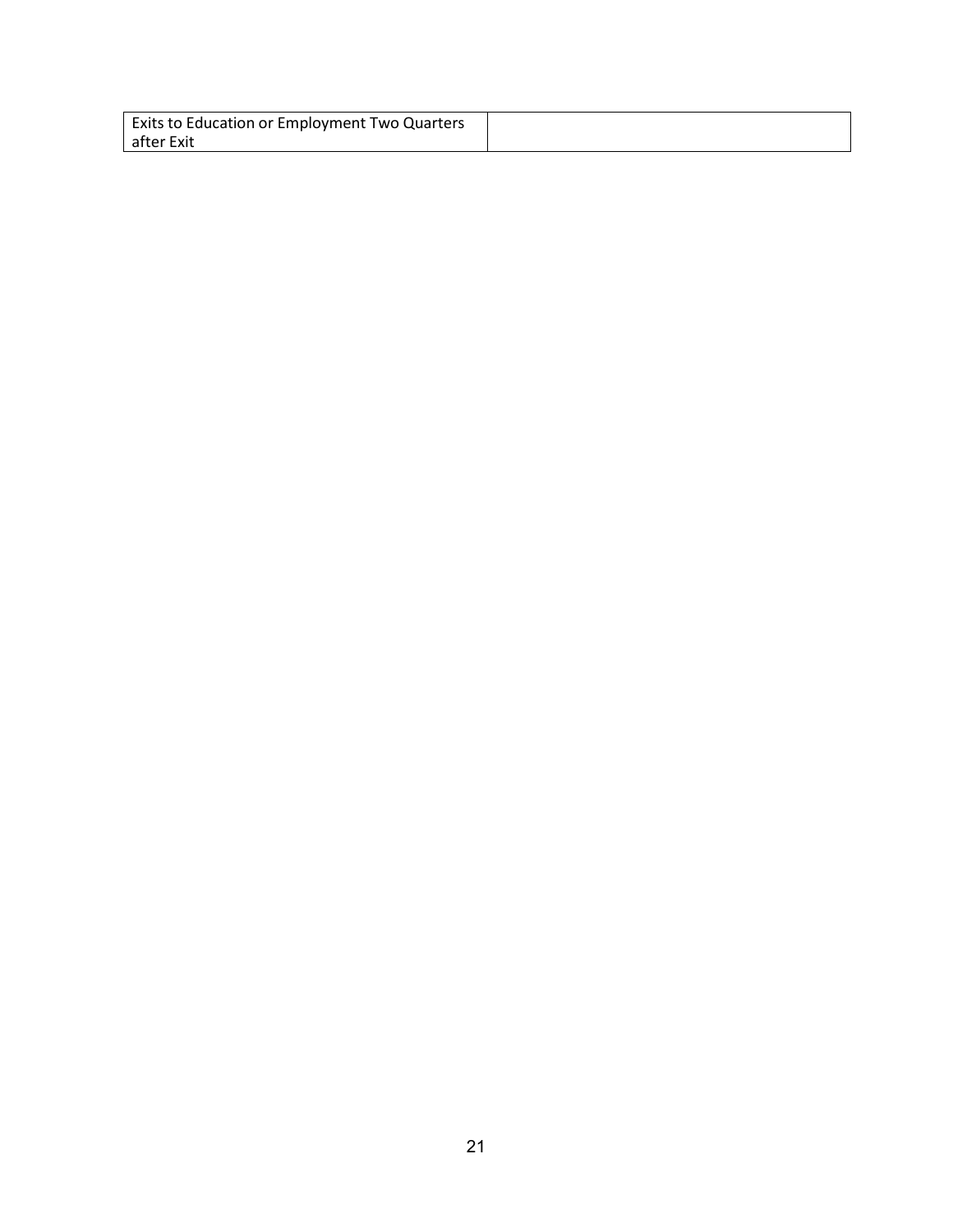# <span id="page-23-0"></span>**Appendix F: Budget form**

*Budget-Final award amount has not been established. Anticipated funding range for services*is between 1,200,000 – 1,600,000 for Adult and Dislocated Worker, Youth 800,00 – 1,000,000. Please provide a combined budget for administration of funds not by county or by program. Please show supportive services by program.

| <b>Accounting Category</b>     | <b>Total</b> |  |  |
|--------------------------------|--------------|--|--|
| Salaries & Wages               |              |  |  |
| <b>Employee Benefits</b>       |              |  |  |
| Supplies                       |              |  |  |
| Communications                 |              |  |  |
| <b>Facilities</b>              |              |  |  |
| Equipment Rental/Maintenance   |              |  |  |
| Travel & Training              |              |  |  |
| Other                          |              |  |  |
| Profit                         |              |  |  |
| Indirect                       |              |  |  |
| <b>Total Operating Costs</b>   |              |  |  |
| <b>Participant Costs</b>       |              |  |  |
| <b>WBL Wages</b>               |              |  |  |
| <b>WBL Benefits</b>            |              |  |  |
| Training                       |              |  |  |
| <b>Support Services</b>        |              |  |  |
| Participant Other              |              |  |  |
| <b>Total Participant Costs</b> |              |  |  |
|                                |              |  |  |
| <b>Total Contract</b>          |              |  |  |

For participant costs please detail in a budget narrative types of services and cost per participant. It is not necessary to budget separately Work Based Learning between WEX, OJT etc., although the narratives should include a description of the types of activities numbers of participants serviced and cost per participant.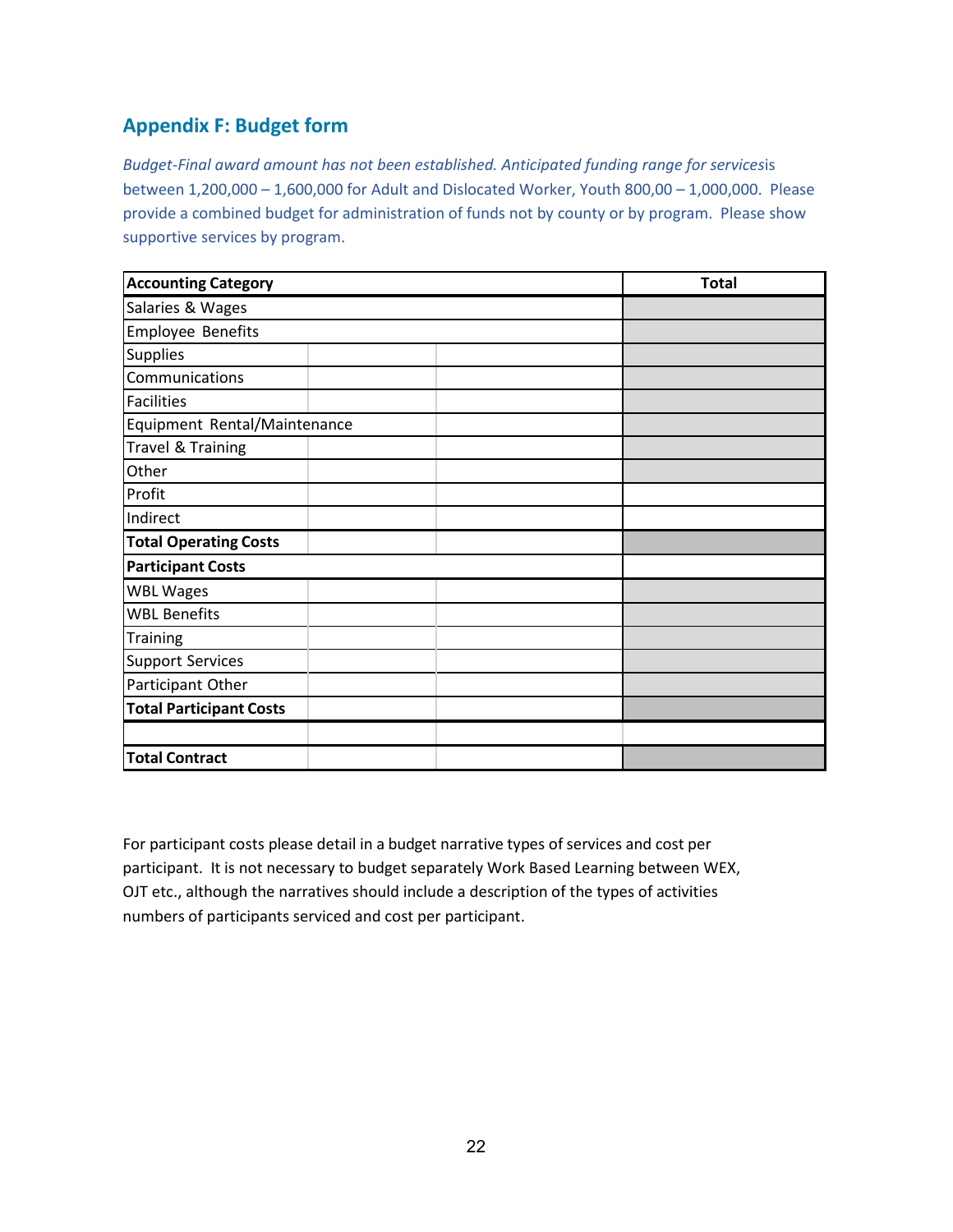# <span id="page-24-0"></span>**Appendix G: Past/Current Contracts Form**

*Information should be provided for at least four current and/or past contracts.*

| <b>CURRENT CONTRACTS</b> |          |              |               |                                  |  |
|--------------------------|----------|--------------|---------------|----------------------------------|--|
| <b>Funder</b>            | Contract | Start/End    | <b>Funder</b> | <b>Outcomes Achieved to Date</b> |  |
|                          | Amount   | <b>Dates</b> | Contact       |                                  |  |
|                          |          |              |               |                                  |  |
|                          |          |              |               |                                  |  |
|                          |          |              |               |                                  |  |
|                          |          |              |               |                                  |  |
|                          |          |              |               |                                  |  |
|                          |          |              |               |                                  |  |
|                          |          |              |               |                                  |  |
|                          |          |              |               |                                  |  |
|                          |          |              |               |                                  |  |
|                          |          |              |               |                                  |  |
|                          |          |              |               |                                  |  |
|                          |          |              |               |                                  |  |
|                          |          |              |               |                                  |  |
|                          |          |              |               |                                  |  |
|                          |          |              |               |                                  |  |
|                          |          |              |               |                                  |  |

| PAST CONTRACTS |                    |                           |                          |                          |
|----------------|--------------------|---------------------------|--------------------------|--------------------------|
| <b>Funder</b>  | Contract<br>Amount | Start/End<br><b>Dates</b> | <b>Funder</b><br>Contact | <b>Outcomes Achieved</b> |
|                |                    |                           |                          |                          |
|                |                    |                           |                          |                          |
|                |                    |                           |                          |                          |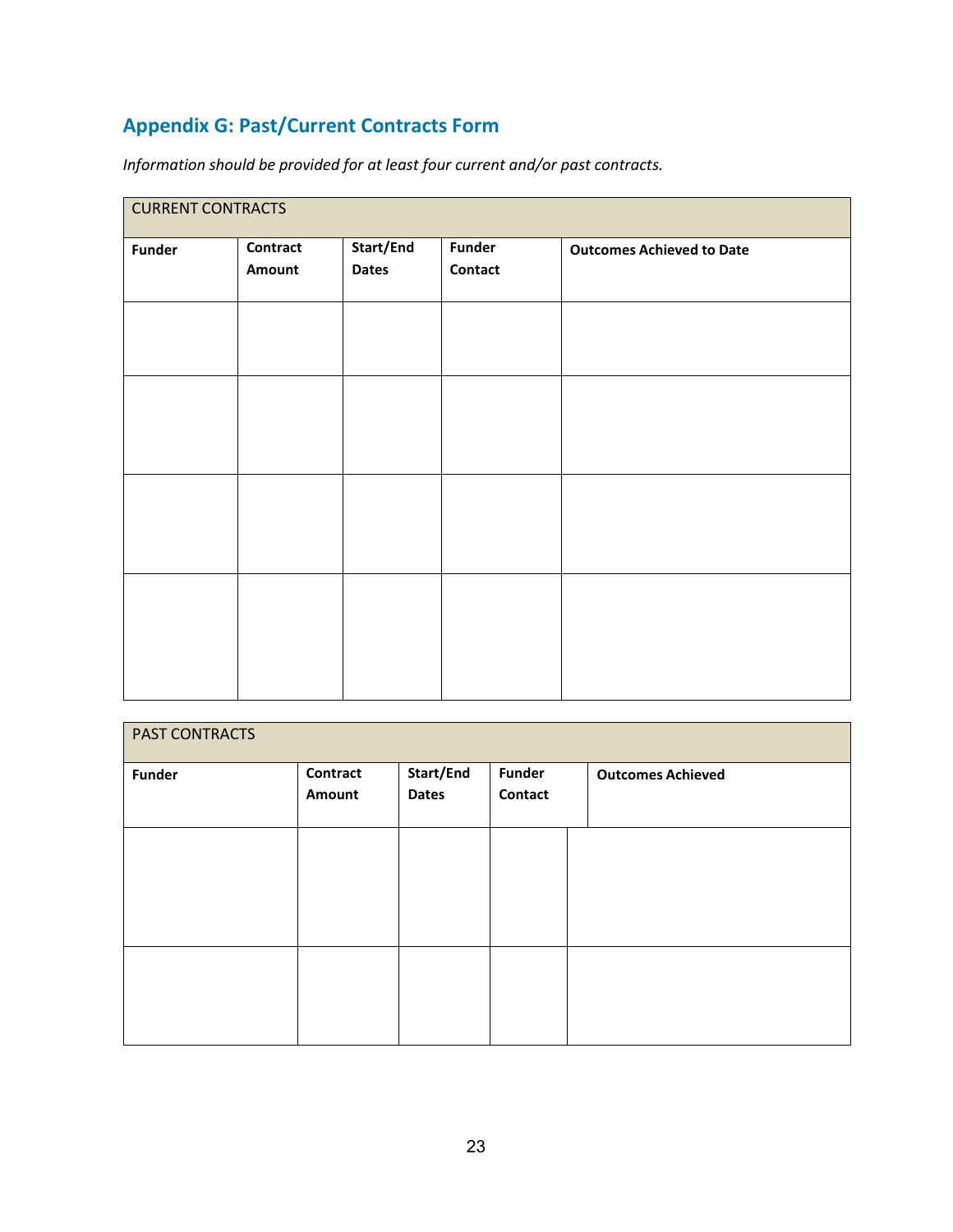Has the organization ever had a contract terminated for cause? Yes\_\_\_\_\_No\_\_\_\_\_\_\_If yes, please providean explanation.

Has the organization ever been on a contractor performance improvement plan and/or a correctiveaction plan? Yes \_\_\_\_\_\_\_\_\_ No\_\_\_\_\_\_\_